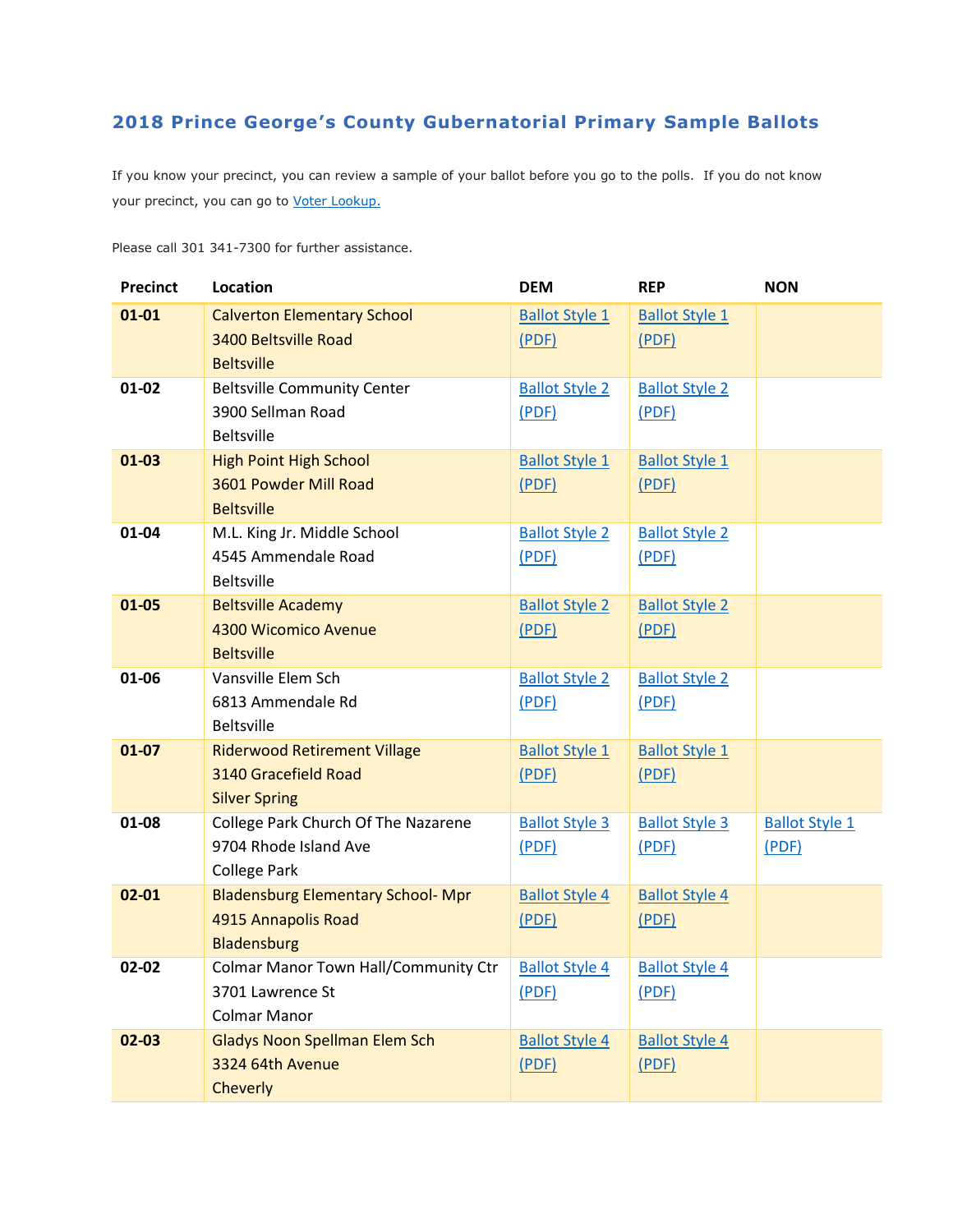| 02-04     | Landover Hills Town Hall                   | <b>Ballot Style 5</b>  | <b>Ballot Style 4</b> |                       |
|-----------|--------------------------------------------|------------------------|-----------------------|-----------------------|
|           | 6904 Taylor Street                         | (PDF)                  | (PDF)                 |                       |
|           | Landover Hills                             |                        |                       |                       |
| 02-05     | Rogers Heights Elementary School-Mpr       | <b>Ballot Style 4</b>  | <b>Ballot Style 4</b> |                       |
|           | 4301 58th Avenue                           | (PDF)                  | (PDF)                 |                       |
|           | Bladensburg                                |                        |                       |                       |
| 02-06     | Beacon Heights Elementary School           | <b>Ballot Style 6</b>  | <b>Ballot Style 5</b> |                       |
|           | 6929 Furman Parkway                        | (PDF)                  | (PDF)                 |                       |
|           | Riverdale                                  |                        |                       |                       |
| $02 - 07$ | Judith P. Hoyer Early Childhood Center -   | <b>Ballot Style 4</b>  | <b>Ballot Style 4</b> |                       |
|           | Gym                                        | (PDF)                  | (PDF)                 |                       |
|           | 2300 Belleview Avenue                      |                        |                       |                       |
|           | Cheverly                                   |                        |                       |                       |
| 02-08     | <b>Bladensburg Community Center</b>        | <b>Ballot Style 4</b>  | <b>Ballot Style 4</b> |                       |
|           | 4500 57th Avenue                           | (PDF)                  | (PDF)                 |                       |
|           | Bladensburg                                |                        |                       |                       |
| 02-09     | <b>Cooper Lane Elementary School - Mpr</b> | <b>Ballot Style 4</b>  | <b>Ballot Style 4</b> |                       |
|           | 3817 Cooper Lane                           | (PDF)                  | (PDF)                 |                       |
|           | <b>Landover Hills</b>                      |                        |                       |                       |
| $02 - 10$ | West Lanham Hills Recreation Center        | <b>Ballot Style 7</b>  | <b>Ballot Style 6</b> |                       |
|           | 7700 Decatur Rd                            | (PDF)                  | (PDF)                 |                       |
|           | Landover Hills                             |                        |                       |                       |
| 03-01     | <b>Union United Methodist Church</b>       | <b>Ballot Style 8</b>  | <b>Ballot Style 7</b> | <b>Ballot Style 2</b> |
|           | 14418 Old Marlboro Pike                    | (PDF)                  | (PDF)                 | (PDF)                 |
|           | <b>Upper Marlboro</b>                      |                        |                       |                       |
| 03-02     | Patuxent Elementary School                 | <b>Ballot Style 9</b>  | <b>Ballot Style 8</b> |                       |
|           | 4410 Bishopmill Drive                      | (PDF)                  | (PDF)                 |                       |
|           | <b>Upper Marlboro</b>                      |                        |                       |                       |
| 03-03     | St. Mary Of The Assumption School          | <b>Ballot Style 10</b> | <b>Ballot Style 9</b> |                       |
|           | 4610 Largo Road                            | (PDF)                  | (PDF)                 |                       |
|           | <b>Upper Marlboro</b>                      |                        |                       |                       |
| 03-04     | Perrywood Elementary School                | <b>Ballot Style 11</b> | <b>Ballot Style 9</b> |                       |
|           | 501 Watkins Park Drive                     | (PDF)                  | (PDF)                 |                       |
|           | <b>Upper Marlboro</b>                      |                        |                       |                       |
| 03-05     | <b>Upper Marlboro Community Center</b>     | <b>Ballot Style 10</b> | <b>Ballot Style 9</b> |                       |
|           | 5400 Marlboro Race Track Road              | (PDF)                  | (PDF)                 |                       |
|           | <b>Upper Marlboro</b>                      |                        |                       |                       |
| 03-06     | First Baptist Church Of Glenarden          | <b>Ballot Style 11</b> | <b>Ballot Style 9</b> |                       |
|           | 600 Watkins Park Dr                        | (PDF)                  | (PDF)                 |                       |
|           | <b>Upper Marlboro</b>                      |                        |                       |                       |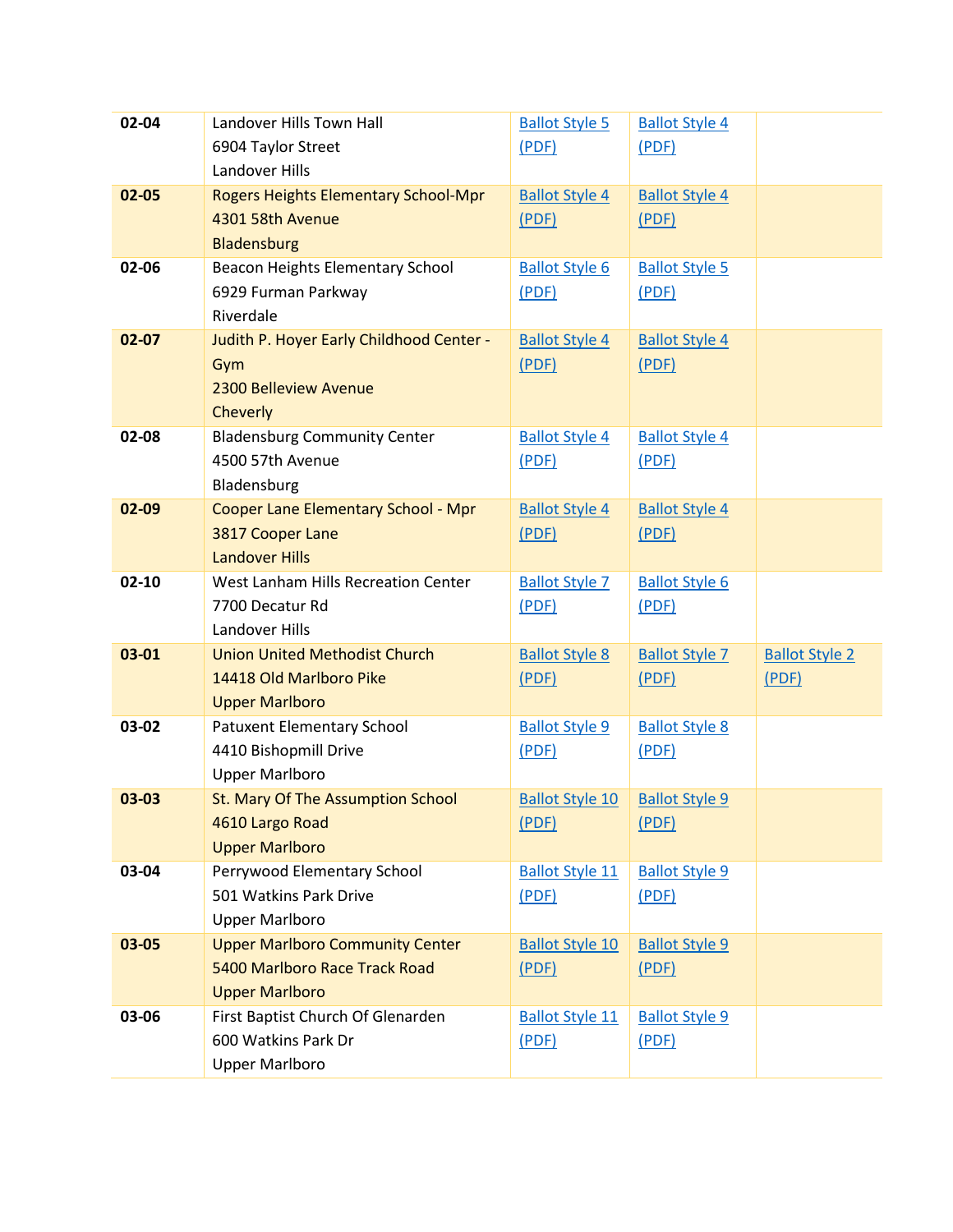| 03-07     | <b>Barack Obama Elementary School</b> | <b>Ballot Style 11</b> | <b>Ballot Style 9</b>  |                       |
|-----------|---------------------------------------|------------------------|------------------------|-----------------------|
|           | 12700 Brooke Lane                     | (PDF)                  | (PDF)                  |                       |
|           | <b>Upper Marlboro</b>                 |                        |                        |                       |
| 03-08     | Patuxent Elementary School            | <b>Ballot Style 12</b> | <b>Ballot Style 10</b> |                       |
|           | 4410 Bishopmill Dr                    | (PDF)                  | (PDF)                  |                       |
|           | <b>Upper Marlboro</b>                 |                        |                        |                       |
| 04-01     | <b>St. Thomas Parish Vestry</b>       | <b>Ballot Style 13</b> | <b>Ballot Style 11</b> | <b>Ballot Style 2</b> |
|           | 14300 St. Thomas Church Road          | (PDF)                  | (PDF)                  | (PDF)                 |
|           | <b>Upper Marlboro</b>                 |                        |                        |                       |
| 05-01     | Accokeek Academy                      | <b>Ballot Style 14</b> | <b>Ballot Style 12</b> | <b>Ballot Style 2</b> |
|           | 14400 Berry Road                      | (PDF)                  | (PDF)                  | (PDF)                 |
|           | Accokeek                              |                        |                        |                       |
| $05 - 02$ | <b>Harmony Hall Regional Center</b>   | <b>Ballot Style 15</b> | <b>Ballot Style 13</b> |                       |
|           | 10701 Livingston Road                 | (PDF)                  | (PDF)                  |                       |
|           | Ft. Washington                        |                        |                        |                       |
| 05-03     | Friendly High School - Mpr/Caf        | <b>Ballot Style 16</b> | <b>Ballot Style 13</b> |                       |
|           | 10000 Allentown Road                  | (PDF)                  | (PDF)                  |                       |
|           | Ft. Washington                        |                        |                        |                       |
| 05-04     | Friendly High School - Rm 113         | <b>Ballot Style 17</b> | <b>Ballot Style 14</b> | <b>Ballot Style 2</b> |
|           | 10000 Allentown Road                  | (PDF)                  | (PDF)                  | (PDF)                 |
|           | Ft. Washington                        |                        |                        |                       |
| 05-05     | Potomac Landing Elementary School     | <b>Ballot Style 18</b> | <b>Ballot Style 14</b> | <b>Ballot Style 2</b> |
|           | 12500 Fort Washington Road            | (PDF)                  | (PDF)                  | (PDF)                 |
|           | Ft. Washington                        |                        |                        |                       |
| 05-06     | Tayac Elementary School / M/P Rm      | <b>Ballot Style 15</b> | <b>Ballot Style 13</b> |                       |
|           | 8600 Allentown Road                   | (PDF)                  | (PDF)                  |                       |
|           | <b>Fort Washington</b>                |                        |                        |                       |
| 05-07     | Breath Of Life Sda Church             | <b>Ballot Style 15</b> | <b>Ballot Style 13</b> |                       |
|           | 11310 Fort Washington Road            | (PDF)                  | (PDF)                  |                       |
|           | Ft. Washington                        |                        |                        |                       |
| 05-08     | <b>Accokeek Public Library</b>        | <b>Ballot Style 17</b> | <b>Ballot Style 14</b> | <b>Ballot Style 2</b> |
|           | 15773 Livingston Rd                   | (PDF)                  | (PDF)                  | (PDF)                 |
|           | Accokeek, Md                          |                        |                        |                       |
| 05-09     | Ft Wash. Forest Elem Sc-Media Ctr     | <b>Ballot Style 17</b> | <b>Ballot Style 14</b> | <b>Ballot Style 2</b> |
|           | 1300 Fillmore Road                    | (PDF)                  | (PDF)                  | (PDF)                 |
|           | Fort Washington                       |                        |                        |                       |
| $05-10$   | Ft Wash. Forest Elem Sch.-M/P Rm      | <b>Ballot Style 17</b> | <b>Ballot Style 14</b> | <b>Ballot Style 2</b> |
|           | 1300 Fillmore Road                    | (PDF)                  | (PDF)                  | (PDF)                 |
|           | Fort Washington                       |                        |                        |                       |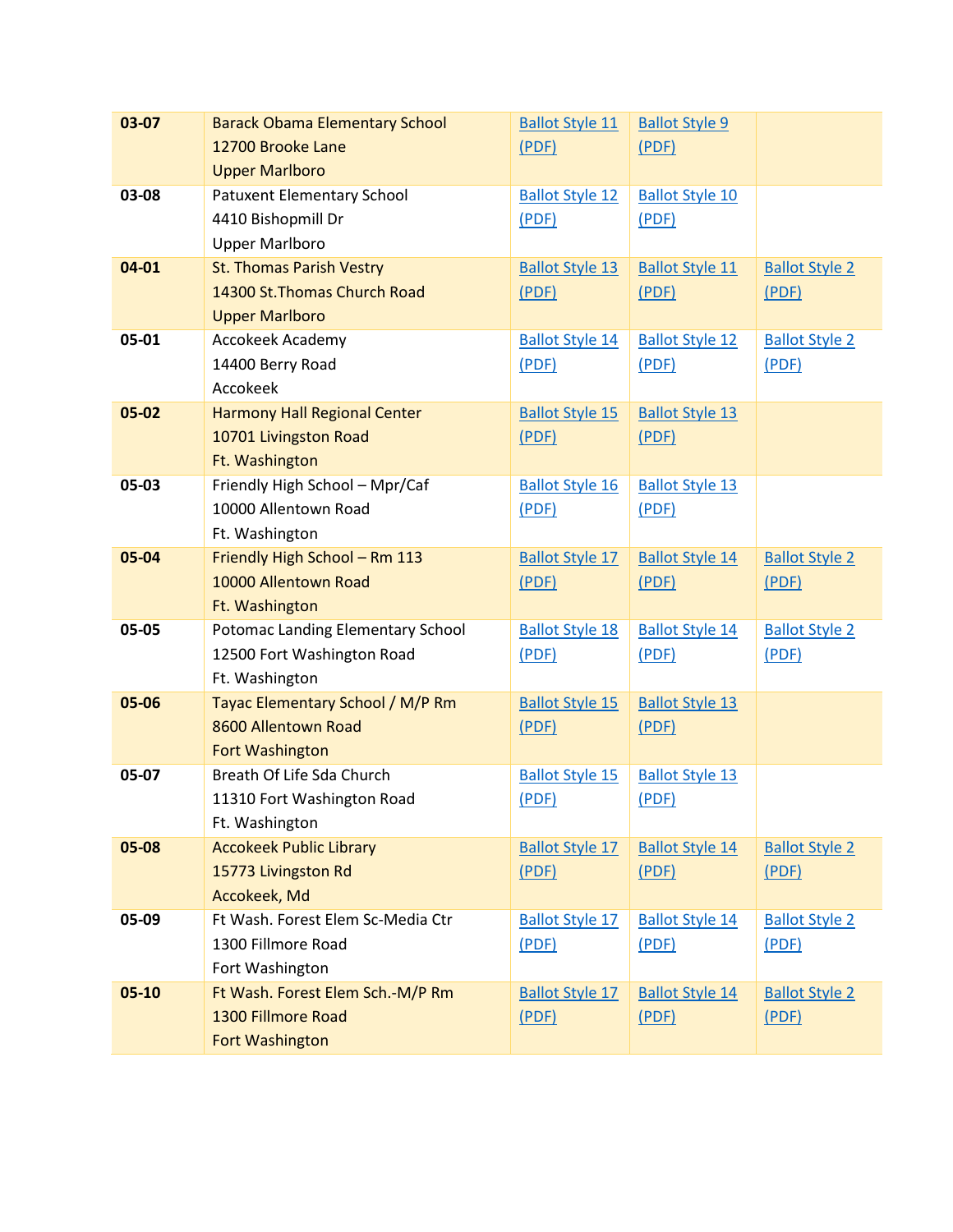| $05-11$   | Potomac Knolls Community Ctr.            | <b>Ballot Style 15</b> | <b>Ballot Style 13</b> |                       |
|-----------|------------------------------------------|------------------------|------------------------|-----------------------|
|           | 1101 Aragona Boulevard                   | (PDF)                  | (PDF)                  |                       |
|           | Fort Washington                          |                        |                        |                       |
| $05 - 12$ | <b>Faith United Methodist Church</b>     | <b>Ballot Style 17</b> | <b>Ballot Style 14</b> | <b>Ballot Style 2</b> |
|           | 15769 Livingston Rd                      | (PDF)                  | (PDF)                  | (PDF)                 |
|           | <b>Accokeek</b>                          |                        |                        |                       |
| 06-01     | <b>BISHOP Mcnamara HIGH SCHOOL - CAF</b> | <b>Ballot Style 11</b> | <b>Ballot Style 9</b>  |                       |
|           | 6800 A MARLBORO PIKE                     | (PDF)                  | (PDF)                  |                       |
|           | <b>FORESTVILLE</b>                       |                        |                        |                       |
| 06-02     | Thurgood Marshall Middle Sch - Gym       | <b>Ballot Style 19</b> | <b>Ballot Style 15</b> |                       |
|           | 4909 Brinkley Road                       | (PDF)                  | (PDF)                  |                       |
|           | <b>Temple Hills</b>                      |                        |                        |                       |
| 06-03     | John Eager Howard Elementary Sch         | <b>Ballot Style 20</b> | <b>Ballot Style 9</b>  |                       |
|           | 4400 Shell Street                        | (PDF)                  | (PDF)                  |                       |
|           | <b>Capitol Heights</b>                   |                        |                        |                       |
| 06-04     | <b>William Beanes Elementary School</b>  | <b>Ballot Style 21</b> | <b>Ballot Style 9</b>  |                       |
|           | 5108 Dianna Drive                        | (PDF)                  | (PDF)                  |                       |
|           | <b>Suitland</b>                          |                        |                        |                       |
| 06-05     | District Heights Elementary School       | <b>Ballot Style 11</b> | <b>Ballot Style 9</b>  |                       |
|           | 2200 County Road                         | (PDF)                  | (PDF)                  |                       |
|           | <b>District Heights</b>                  |                        |                        |                       |
| 06-06     | <b>Suitland High School</b>              | <b>Ballot Style 20</b> | <b>Ballot Style 9</b>  |                       |
|           | 5200 Silver Hill Road                    | (PDF)                  | (PDF)                  |                       |
|           | Forestville                              |                        |                        |                       |
| 06-07     | Skyline Elementary School                | <b>Ballot Style 19</b> | <b>Ballot Style 15</b> |                       |
|           | 6311 Randolph Road                       | (PDF)                  | (PDF)                  |                       |
|           | Suitland                                 |                        |                        |                       |
| 06-08     | <b>Green Valley Academy</b>              | <b>Ballot Style 22</b> | <b>Ballot Style 15</b> |                       |
|           | 2215 Chadwick St                         | (PDF)                  | (PDF)                  |                       |
|           | <b>Temple Hills</b>                      |                        |                        |                       |
| 06-09     | Benjamin Stoddert Middle School          | <b>Ballot Style 20</b> | <b>Ballot Style 9</b>  |                       |
|           | 2501 Olson Street                        | (PDF)                  | (PDF)                  |                       |
|           | <b>Temple Hills</b>                      |                        |                        |                       |
| 06-10     | <b>Forestville Military Academy</b>      | <b>Ballot Style 11</b> | <b>Ballot Style 9</b>  |                       |
|           | 7001 Beltz Drive                         | (PDF)                  | (PDF)                  |                       |
|           | Forestville                              |                        |                        |                       |
| $06-11$   | E. Michael Roll Municipal Building       | <b>Ballot Style 11</b> | <b>Ballot Style 9</b>  |                       |
|           | 2000 Marbury Drive                       | (PDF)                  | (PDF)                  |                       |
|           | <b>District Heights</b>                  |                        |                        |                       |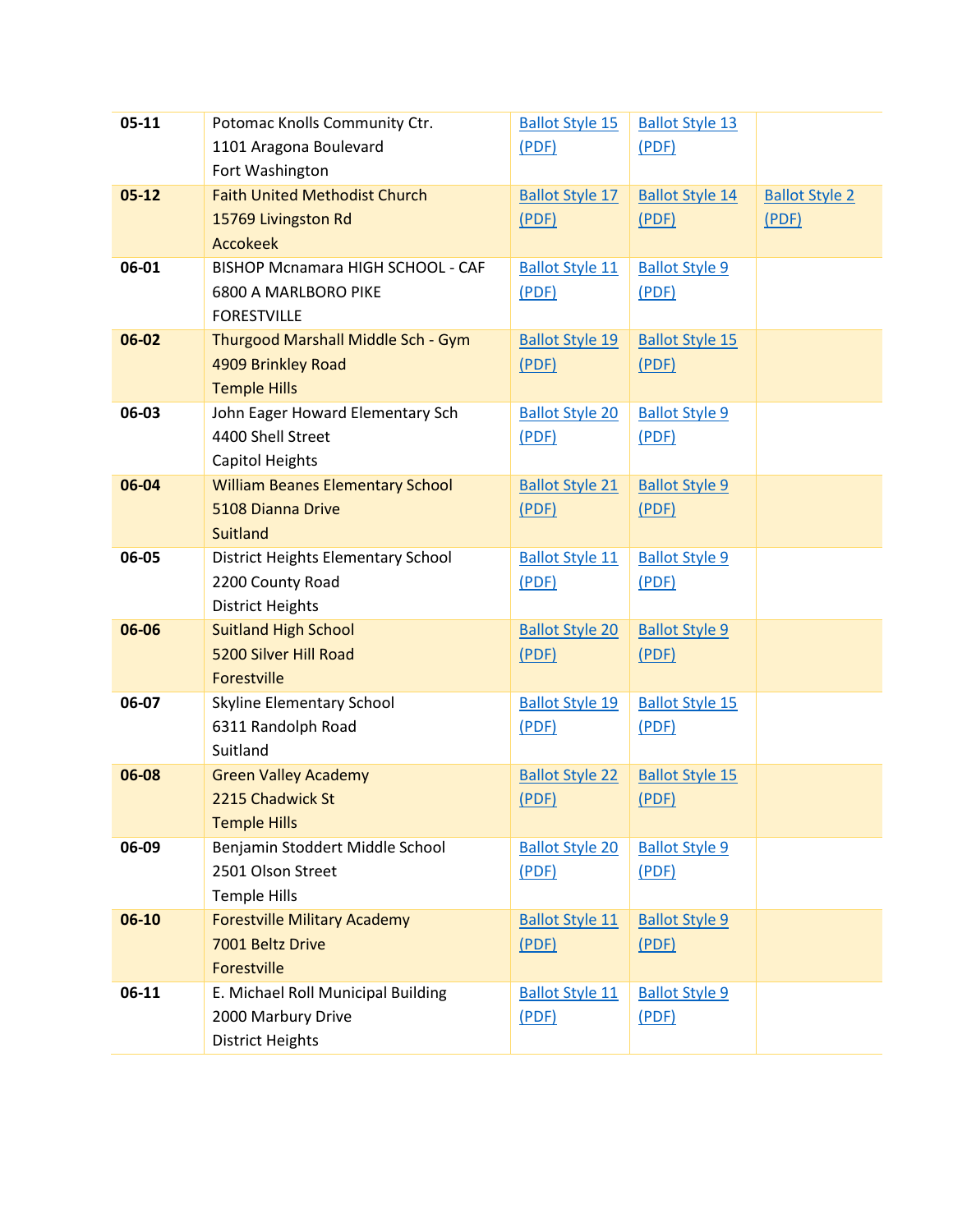| $06-12$   | <b>Overlook Elementary School</b>    | <b>Ballot Style 20</b> | <b>Ballot Style 9</b>  |                       |
|-----------|--------------------------------------|------------------------|------------------------|-----------------------|
|           | 3298 Curtis Drive                    | (PDF)                  | (PDF)                  |                       |
|           | <b>Suitland</b>                      |                        |                        |                       |
| 06-13     | Pgcps Bldg                           | <b>Ballot Style 19</b> | <b>Ballot Style 15</b> |                       |
|           | 4815 Dalton Street                   | (PDF)                  | (PDF)                  |                       |
|           | <b>Temple Hills</b>                  |                        |                        |                       |
| 06-14     | <b>Temple Hills Community Center</b> | <b>Ballot Style 23</b> | <b>Ballot Style 9</b>  |                       |
|           | 5300 Temple Hill Road                | (PDF)                  | (PDF)                  |                       |
|           | <b>Temple Hills</b>                  |                        |                        |                       |
| 06-15     | Edgar Allan Poe Alt. Elementary Sch  | <b>Ballot Style 20</b> | <b>Ballot Style 9</b>  |                       |
|           | 2001 Shadyside Avenue                | (PDF)                  | (PDF)                  |                       |
|           | Suitland                             |                        |                        |                       |
| 06-16     | <b>Berkshire Elementary School</b>   | <b>Ballot Style 21</b> | <b>Ballot Style 9</b>  |                       |
|           | 6201 Surrey Square Lane              | (PDF)                  | (PDF)                  |                       |
|           | Forestville                          |                        |                        |                       |
| 06-17     | Jessie B. Mason School               | <b>Ballot Style 22</b> | <b>Ballot Style 15</b> |                       |
|           | 2720 Iverson Street                  | (PDF)                  | (PDF)                  |                       |
|           | <b>Temple Hills</b>                  |                        |                        |                       |
| 06-18     | <b>Princeton Elementary School</b>   | <b>Ballot Style 19</b> | <b>Ballot Style 15</b> |                       |
|           | <b>6101 Baxter Drive</b>             | (PDF)                  | (PDF)                  |                       |
|           | <b>Camp Springs</b>                  |                        |                        |                       |
| 06-19     | <b>Concord Elementary School</b>     | <b>Ballot Style 24</b> | <b>Ballot Style 16</b> | <b>Ballot Style 3</b> |
|           | 2004 Concord Lane                    | (PDF)                  | (PDF)                  | (PDF)                 |
|           | <b>District Heights</b>              |                        |                        |                       |
| 06-20     | John H. Bayne Elementary School      | <b>Ballot Style 25</b> | <b>Ballot Style 16</b> | <b>Ballot Style 3</b> |
|           | 7010 Walker Mill Road                | (PDF)                  | (PDF)                  | (PDF)                 |
|           | <b>Capitol Heights</b>               |                        |                        |                       |
| 06-21     | St. Bernadine Church- Siena Hall     | <b>Ballot Style 21</b> | <b>Ballot Style 9</b>  |                       |
|           | 2400 Brooks Drive                    | (PDF)                  | (PDF)                  |                       |
|           | Suitland                             |                        |                        |                       |
| $06 - 22$ | <b>Andrew Jackson Academy</b>        | <b>Ballot Style 21</b> | <b>Ballot Style 9</b>  |                       |
|           | 3500 Regency Parkway                 | (PDF)                  | (PDF)                  |                       |
|           | <b>Suitland</b>                      |                        |                        |                       |
| 06-23     | North Forestville Elementary School  | <b>Ballot Style 11</b> | <b>Ballot Style 9</b>  |                       |
|           | 2311 Ritchie Road                    | (PDF)                  | (PDF)                  |                       |
|           | Forestville                          |                        |                        |                       |
| 06-24     | <b>First New Hope Baptist Church</b> | <b>Ballot Style 21</b> | <b>Ballot Style 9</b>  |                       |
|           | 4818 Suitland Rd                     | (PDF)                  | (PDF)                  |                       |
|           | <b>Suitland</b>                      |                        |                        |                       |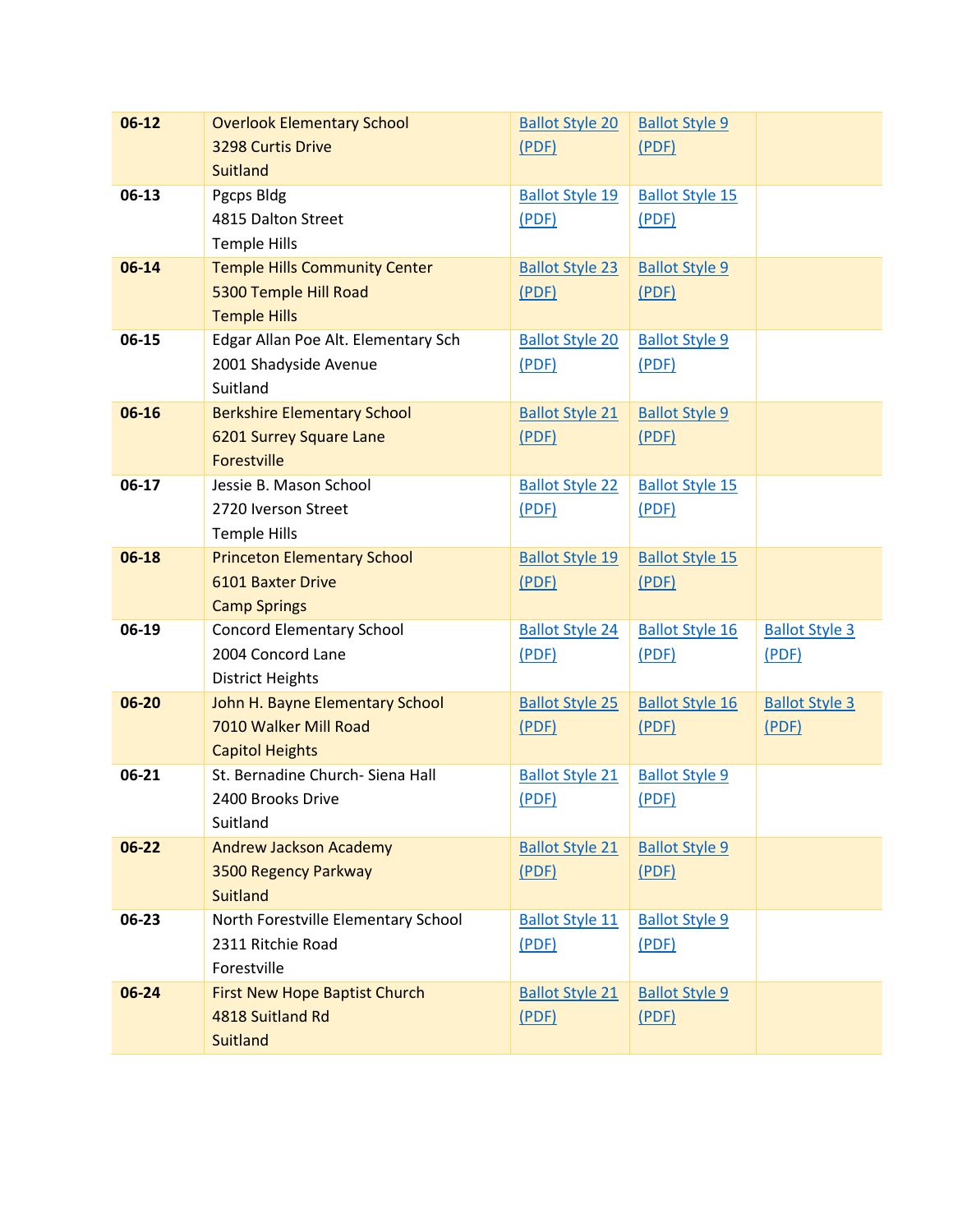| $06 - 25$ | John H. Bayne Elementary School              | <b>Ballot Style 11</b> | <b>Ballot Style 9</b>  |  |
|-----------|----------------------------------------------|------------------------|------------------------|--|
|           | 7010 Walker Mill Road                        | (PDF)                  | (PDF)                  |  |
|           | Capitol Heights                              |                        |                        |  |
| 06-26     | <b>Marlow Heights Community Center</b>       | <b>Ballot Style 20</b> | <b>Ballot Style 9</b>  |  |
|           | 2800 St. Clair Dr                            | (PDF)                  | (PDF)                  |  |
|           | <b>Temple Hills</b>                          |                        |                        |  |
| 06-27     | Benjamin D. Foulois Creative And             | <b>Ballot Style 21</b> | <b>Ballot Style 9</b>  |  |
|           | Performing Arts Academy                      | (PDF)                  | (PDF)                  |  |
|           | 4601 Beauford Road                           |                        |                        |  |
|           | Suitland                                     |                        |                        |  |
| 06-28     | <b>Princeton Elementary School</b>           | <b>Ballot Style 26</b> | <b>Ballot Style 17</b> |  |
|           | 6101 Baxter Drive                            | (PDF)                  | (PDF)                  |  |
|           | <b>Suitland</b>                              |                        |                        |  |
| 06-29     | Temple Hills Community Center                | <b>Ballot Style 21</b> | <b>Ballot Style 18</b> |  |
|           | 5300 Temple Hill Road                        | (PDF)                  | (PDF)                  |  |
|           | <b>Temple Hills</b>                          |                        |                        |  |
| $07 - 01$ | <b>Woodmore Elementary School</b>            | <b>Ballot Style 10</b> | <b>Ballot Style 9</b>  |  |
|           | 12500 Woodmore Road                          | (PDF)                  | (PDF)                  |  |
|           | Mitchellville                                |                        |                        |  |
| 07-02     | <b>Belair Annex</b>                          | <b>Ballot Style 12</b> | <b>Ballot Style 8</b>  |  |
|           | 3021 Belair Drive                            | (PDF)                  | (PDF)                  |  |
|           | <b>Bowie</b>                                 |                        |                        |  |
| $07-03$   | <b>Kenilworth Elementary School</b>          | <b>Ballot Style 12</b> | <b>Ballot Style 8</b>  |  |
|           | 12520 Kembridge Drive                        | (PDF)                  | (PDF)                  |  |
|           | <b>Bowie</b>                                 |                        |                        |  |
| 07-04     | Grace Lutheran Church Fellowship Hall        | <b>Ballot Style 12</b> | <b>Ballot Style 8</b>  |  |
|           | 2503 Belair Drive                            | (PDF)                  | (PDF)                  |  |
|           | <b>Bowie</b>                                 |                        |                        |  |
| $07 - 05$ | <b>Tulip Grove Elementary At Meadowbrook</b> | <b>Ballot Style 27</b> | <b>Ballot Style 19</b> |  |
|           | 3501 Moylan Drive                            | (PDF)                  | (PDF)                  |  |
|           | <b>Bowie</b>                                 |                        |                        |  |
| 07-06     | Pointer Ridge Elementary School              | <b>Ballot Style 12</b> | <b>Ballot Style 8</b>  |  |
|           | 1110 Parkington Lane                         | (PDF)                  | (PDF)                  |  |
|           | <b>Bowie</b>                                 |                        |                        |  |
| 07-07     | <b>Heather Hills Elementary School</b>       | <b>Ballot Style 12</b> | <b>Ballot Style 8</b>  |  |
|           | 12605 Heming Lane                            | (PDF)                  | (PDF)                  |  |
|           | <b>Bowie</b>                                 |                        |                        |  |
| 07-08     | C. Elizabeth Rieg Special Center             | <b>Ballot Style 12</b> | <b>Ballot Style 8</b>  |  |
|           | 15542 Peach Walker Drive                     | (PDF)                  | (PDF)                  |  |
|           | <b>Bowie</b>                                 |                        |                        |  |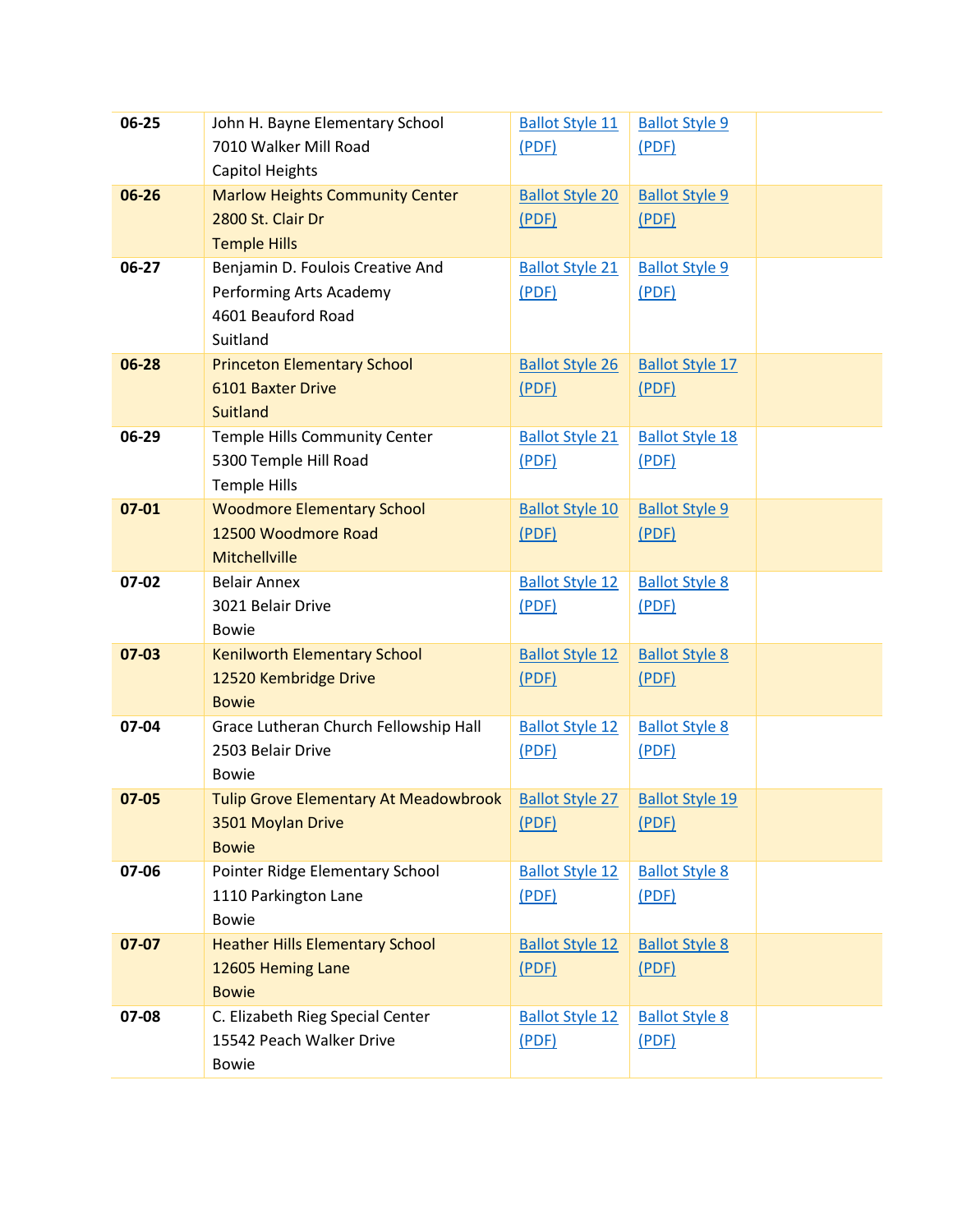| 07-09     | <b>Tall Oaks Vocational High</b>  | <b>Ballot Style 12</b> | <b>Ballot Style 8</b>  |                       |
|-----------|-----------------------------------|------------------------|------------------------|-----------------------|
|           | 2112 Church Road                  | (PDF)                  | (PDF)                  |                       |
|           | <b>Bowie</b>                      |                        |                        |                       |
| $07-10$   | All Saints Lutheran Church        | <b>Ballot Style 12</b> | <b>Ballot Style 8</b>  |                       |
|           | 16510 Mount Oak Road              | (PDF)                  | (PDF)                  |                       |
|           | <b>Bowie</b>                      |                        |                        |                       |
| $07-11$   | <b>Evangel Cathedral</b>          | <b>Ballot Style 10</b> | <b>Ballot Style 9</b>  |                       |
|           | 13901 Central Avenue              | (PDF)                  | (PDF)                  |                       |
|           | <b>Upper Marlboro</b>             |                        |                        |                       |
| $07-12$   | Mt Ephraim Church / School-Gym    | <b>Ballot Style 25</b> | <b>Ballot Style 16</b> | <b>Ballot Style 3</b> |
|           | 610 Largo Road                    | (PDF)                  | (PDF)                  | (PDF)                 |
|           | <b>Upper Marlboro</b>             |                        |                        |                       |
| $07-13$   | Saint Joseph Catholic Church      | <b>Ballot Style 28</b> | <b>Ballot Style 9</b>  |                       |
|           | 2020 St Joseph Dr                 | (PDF)                  | (PDF)                  |                       |
|           | Largo                             |                        |                        |                       |
| $07 - 14$ | Village Baptist Church            | <b>Ballot Style 12</b> | <b>Ballot Style 8</b>  |                       |
|           | 1950 Mitchellville Rd             | (PDF)                  | (PDF)                  |                       |
|           | <b>Bowie</b>                      |                        |                        |                       |
| $07 - 15$ | <b>Collington Station Rec</b>     | <b>Ballot Style 29</b> | <b>Ballot Style 9</b>  |                       |
|           | Association                       | (PDF)                  | (PDF)                  |                       |
|           | 375 Johnsberg Lane                |                        |                        |                       |
|           | <b>Bowie</b>                      |                        |                        |                       |
| $07 - 16$ | Northview Elem School Cafe - A    | <b>Ballot Style 12</b> | <b>Ballot Style 8</b>  |                       |
|           | 3700 Northview Dr                 | (PDF)                  | (PDF)                  |                       |
|           | <b>Bowie</b>                      |                        |                        |                       |
| $07-17$   | Northview Elem School Cafe - B    | <b>Ballot Style 12</b> | <b>Ballot Style 8</b>  |                       |
|           | 3700 Northview Dr                 | (PDF)                  | (PDF)                  |                       |
|           | <b>Bowie</b>                      |                        |                        |                       |
| $07-18$   | <b>Woodmore Elementary School</b> | <b>Ballot Style 30</b> | <b>Ballot Style 18</b> |                       |
|           | 12500 Woodmore Rd                 | (PDF)                  | (PDF)                  |                       |
|           | Mitchellville                     |                        |                        |                       |
| $07-19$   | Benjamin Tasker Middle School     | <b>Ballot Style 31</b> | <b>Ballot Style 20</b> |                       |
|           | 4901 Collington Rd                | (PDF)                  | (PDF)                  |                       |
|           | <b>Bowie</b>                      |                        |                        |                       |
| 07-20     | Benjamin Tasker Middle School     | <b>Ballot Style 32</b> | <b>Ballot Style 21</b> |                       |
|           | 4901 Collington Rd                | (PDF)                  | (PDF)                  |                       |
|           | <b>Bowie</b>                      |                        |                        |                       |
| $07 - 21$ | Benjamin Tasker Middle School     | <b>Ballot Style 33</b> | <b>Ballot Style 22</b> |                       |
|           | 4901 Collington Rd                | (PDF)                  | (PDF)                  |                       |
|           | <b>Bowie</b>                      |                        |                        |                       |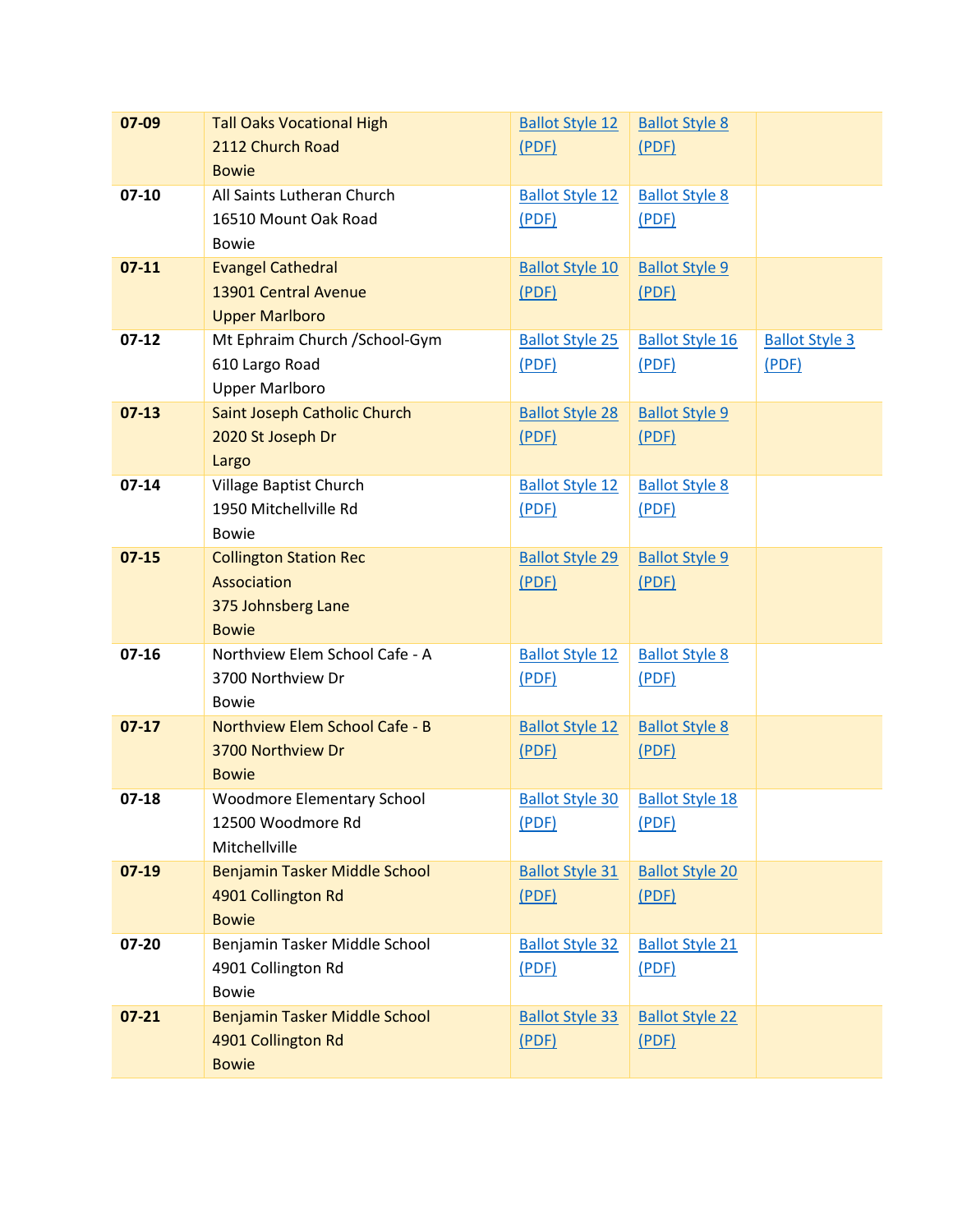| $07 - 22$ | Reid Temple Ame Church                 | <b>Ballot Style 28</b> | <b>Ballot Style 9</b>  |                       |
|-----------|----------------------------------------|------------------------|------------------------|-----------------------|
|           | 11400 Glenn Dale Blvd                  | (PDF)                  | (PDF)                  |                       |
|           | <b>Glenn Dale</b>                      |                        |                        |                       |
| $07 - 23$ | <b>Collington Station Rec</b>          | <b>Ballot Style 10</b> | <b>Ballot Style 18</b> |                       |
|           | <b>Association</b>                     | (PDF)                  | (PDF)                  |                       |
|           | 375 Johnsberg Lane                     |                        |                        |                       |
|           | <b>Bowie</b>                           |                        |                        |                       |
| 07-24     | <b>Woodmore Elementary School</b>      | <b>Ballot Style 29</b> | <b>Ballot Style 23</b> |                       |
|           | 12500 Woodmore Rd                      | (PDF)                  | (PDF)                  |                       |
|           | Mitchellville                          |                        |                        |                       |
| 08-01     | <b>Baden Elementary School</b>         | <b>Ballot Style 14</b> | <b>Ballot Style 12</b> | <b>Ballot Style 2</b> |
|           | 13601 Baden-Westwood Road              | (PDF)                  | (PDF)                  | (PDF)                 |
|           | <b>Brandywine</b>                      |                        |                        |                       |
| 09-01     | Stephen Decatur Middle School          | <b>Ballot Style 34</b> | <b>Ballot Style 7</b>  | <b>Ballot Style 2</b> |
|           | 8200 Pinewood Drive                    | (PDF)                  | (PDF)                  | (PDF)                 |
|           | Clinton                                |                        |                        |                       |
| 09-02     | James Ryder Randall Elementary Sch     | <b>Ballot Style 35</b> | <b>Ballot Style 8</b>  |                       |
|           | 5410 Kirby Road                        | (PDF)                  | (PDF)                  |                       |
|           | Clinton                                |                        |                        |                       |
| 09-03     | F T Evans Elementary Sch - M/P Rm      | <b>Ballot Style 36</b> | <b>Ballot Style 24</b> | <b>Ballot Style 2</b> |
|           | 6720 Old Alexander Ferry Road          | (PDF)                  | (PDF)                  | (PDF)                 |
|           | Clinton                                |                        |                        |                       |
| 09-04     | <b>Surrattsville High School</b>       | <b>Ballot Style 14</b> | <b>Ballot Style 12</b> | <b>Ballot Style 2</b> |
|           | 6101 Garden Drive                      | (PDF)                  | (PDF)                  | (PDF)                 |
|           | Clinton                                |                        |                        |                       |
| 09-05     | <b>Isaac Gourdine Middle School</b>    | <b>Ballot Style 15</b> | <b>Ballot Style 13</b> |                       |
|           | 8700 Allentown Road                    | (PDF)                  | (PDF)                  |                       |
|           | Ft. Washington                         |                        |                        |                       |
| 09-06     | <b>Clinton Baptist Church</b>          | <b>Ballot Style 34</b> | <b>Ballot Style 7</b>  | <b>Ballot Style 2</b> |
|           | 8701 Woodyard Road                     | (PDF)                  | (PDF)                  | (PDF)                 |
|           | Clinton                                |                        |                        |                       |
| 09-07     | Waldon Woods Elementary School         | <b>Ballot Style 14</b> | <b>Ballot Style 12</b> | <b>Ballot Style 2</b> |
|           | 10301 Thrift Road                      | (PDF)                  | (PDF)                  | (PDF)                 |
|           | Clinton                                |                        |                        |                       |
| 09-08     | <b>Clinton United Methodist Church</b> | <b>Ballot Style 14</b> | <b>Ballot Style 12</b> | <b>Ballot Style 2</b> |
|           | 10700 Brandywine Rd                    | (PDF)                  | (PDF)                  | (PDF)                 |
|           | Clinton                                |                        |                        |                       |
| 09-09     | Melwood Elementary School              | <b>Ballot Style 34</b> | <b>Ballot Style 7</b>  | <b>Ballot Style 2</b> |
|           | 7100 Woodyard Road                     |                        |                        | (PDF)                 |
|           |                                        | (PDF)                  | (PDF)                  |                       |
|           | <b>Upper Marlboro</b>                  |                        |                        |                       |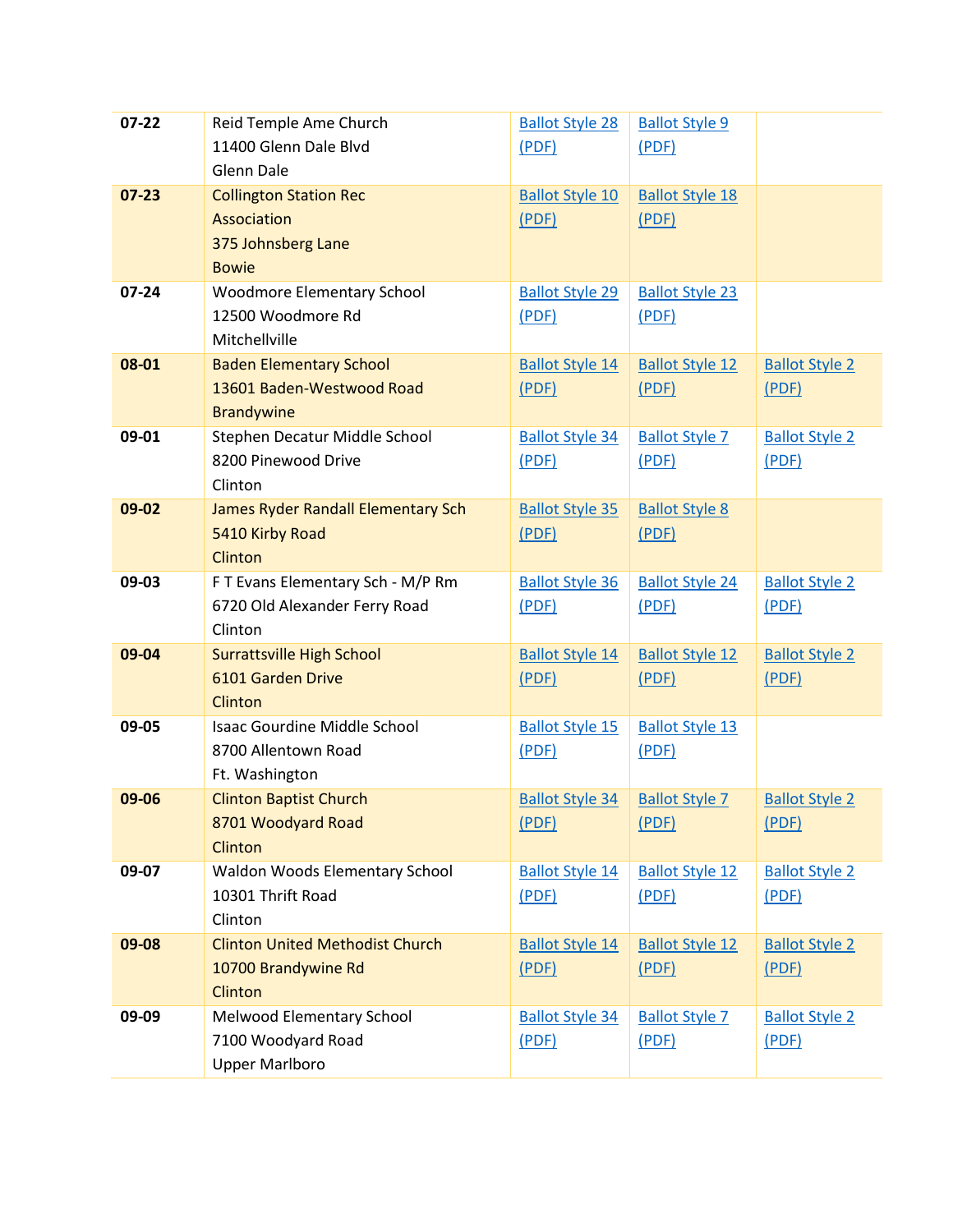| 09-10     | <b>Clinton Grove Elementary School</b> | <b>Ballot Style 34</b> | <b>Ballot Style 7</b>  | <b>Ballot Style 2</b> |
|-----------|----------------------------------------|------------------------|------------------------|-----------------------|
|           | 9420 Temple Hill Road                  | (PDF)                  | (PDF)                  | (PDF)                 |
|           | Clinton                                |                        |                        |                       |
| 09-11     | <b>Excellence Christian School</b>     | <b>Ballot Style 13</b> | <b>Ballot Style 11</b> | <b>Ballot Style 2</b> |
|           | 9010 Frank Tippett Road                | (PDF)                  | (PDF)                  | (PDF)                 |
|           | <b>Upper Marlboro</b>                  |                        |                        |                       |
| $09-12$   | <b>Isaac Gourdine Middle</b>           | <b>Ballot Style 19</b> | <b>Ballot Style 15</b> |                       |
|           | School                                 | (PDF)                  | (PDF)                  |                       |
|           | 8700 Allentown Road                    |                        |                        |                       |
|           | Ft. Washington                         |                        |                        |                       |
| 09-13     | Mt Rona Missionary Baptist Church      | <b>Ballot Style 15</b> | <b>Ballot Style 13</b> |                       |
|           | 5408 Brinkley Rd                       | (PDF)                  | (PDF)                  |                       |
|           | <b>Temple Hills</b>                    |                        |                        |                       |
| 09-14     | Mt Rona Missionary Baptist Church      | <b>Ballot Style 37</b> | <b>Ballot Style 25</b> | <b>Ballot Style 2</b> |
|           | 5408 Brinkley Rd                       | (PDF)                  | (PDF)                  | (PDF)                 |
|           | <b>Temple Hills</b>                    |                        |                        |                       |
| $09-15$   | Melwood Elementary School              | <b>Ballot Style 38</b> | <b>Ballot Style 26</b> | <b>Ballot Style 4</b> |
|           | 7100 Woodyard Road                     | (PDF)                  | (PDF)                  | (PDF)                 |
|           | <b>Upper Marlboro</b>                  |                        |                        |                       |
| $10 - 01$ | Dwight D Eisenhower Middle School      | <b>Ballot Style 1</b>  | <b>Ballot Style 1</b>  |                       |
|           | 13725 Briarwood Drive                  | (PDF)                  | (PDF)                  |                       |
|           | Laurel                                 |                        |                        |                       |
| 10-02     | Laurel Boys And Girls Club             | <b>Ballot Style 1</b>  | <b>Ballot Style 1</b>  |                       |
|           | 701 Montgomery Street                  | (PDF)                  | (PDF)                  |                       |
|           | Laurel                                 |                        |                        |                       |
| $10-03$   | <b>Laurel Elementary School</b>        | <b>Ballot Style 1</b>  | <b>Ballot Style 1</b>  |                       |
|           | 516 Montgomery Street                  | (PDF)                  | (PDF)                  |                       |
|           | Laurel                                 |                        |                        |                       |
| 10-04     | Laurel High School                     | <b>Ballot Style 1</b>  | <b>Ballot Style 1</b>  |                       |
|           | 8000 Cherry Lane                       | (PDF)                  | (PDF)                  |                       |
|           | Laurel                                 |                        |                        |                       |
| 10-05     | <b>Bond Mill Elementary School</b>     | <b>Ballot Style 1</b>  | <b>Ballot Style 1</b>  |                       |
|           | 16001 Sherwood Avenue                  | (PDF)                  | (PDF)                  |                       |
|           | Laurel                                 |                        |                        |                       |
| 10-06     | James H. Harrison Elementary School    | <b>Ballot Style 39</b> | <b>Ballot Style 19</b> |                       |
|           | 13200 Larchdale Road                   | (PDF)                  | (PDF)                  |                       |
|           | Laurel                                 |                        |                        |                       |
| 10-07     | <b>Montpelier Elementary School</b>    | <b>Ballot Style 40</b> | <b>Ballot Style 20</b> |                       |
|           | 9200 Muirkirk Road                     | (PDF)                  | (PDF)                  |                       |
|           | Laurel                                 |                        |                        |                       |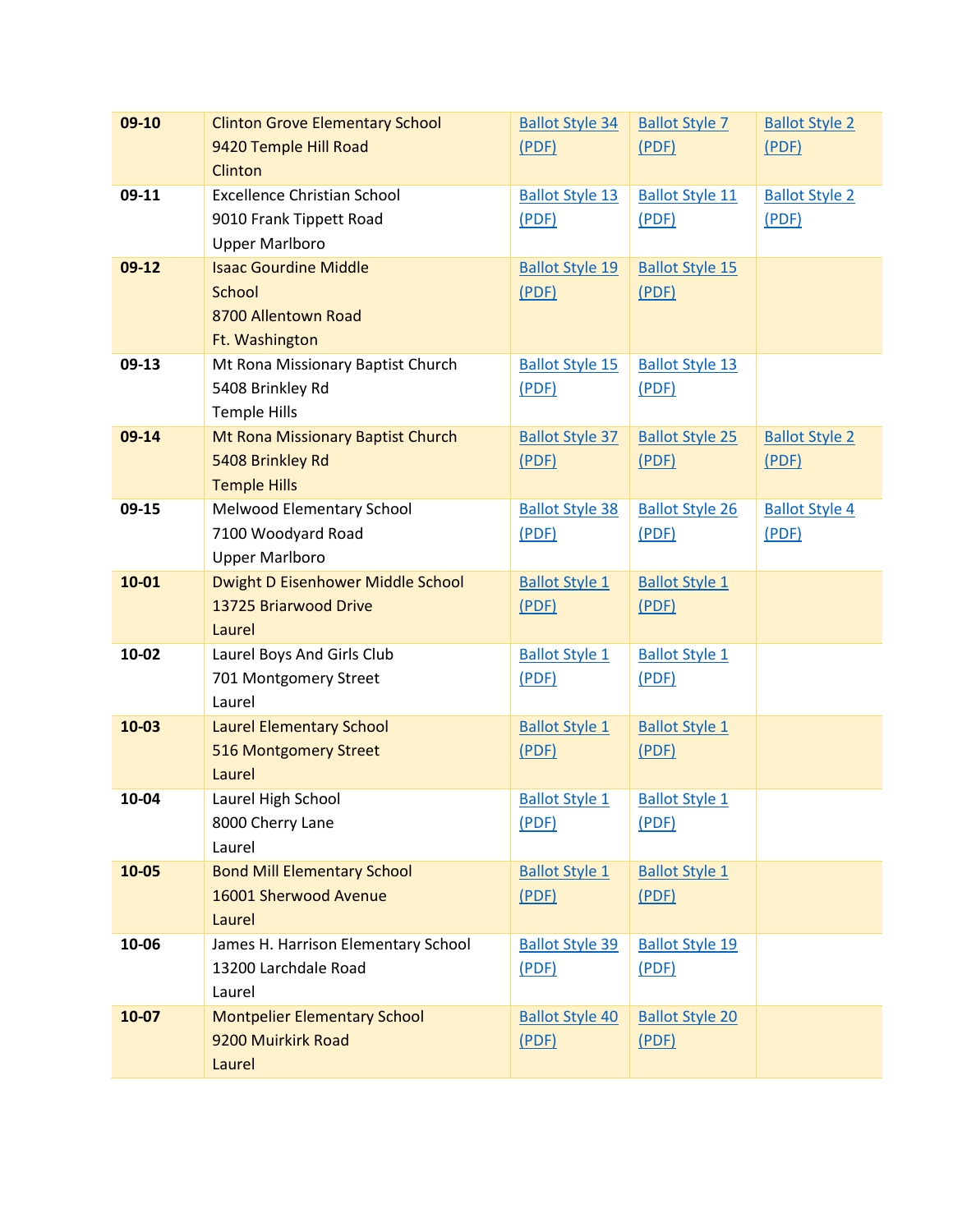| 10-08     | Deerfield Run Elementary School-Gym     | <b>Ballot Style 40</b> | <b>Ballot Style 20</b> |                       |
|-----------|-----------------------------------------|------------------------|------------------------|-----------------------|
|           | 13000 Laurel-Bowie Road                 | (PDF)                  | (PDF)                  |                       |
|           | Laurel                                  |                        |                        |                       |
| 10-09     | <b>Oaklands Elementary School</b>       | <b>Ballot Style 1</b>  | <b>Ballot Style 1</b>  |                       |
|           | 13710 Laurel-Bowie Road                 | (PDF)                  | (PDF)                  |                       |
|           | Laurel                                  |                        |                        |                       |
| 10-10     | The Tabernacle Of Laurel Md - Gym       | <b>Ballot Style 40</b> | <b>Ballot Style 20</b> |                       |
|           | 11601 South Laurel Drive                | (PDF)                  | (PDF)                  |                       |
|           | Laurel                                  |                        |                        |                       |
| $10 - 11$ | The Tabernacle Of Laurel Md - Miracle   | <b>Ballot Style 39</b> | <b>Ballot Style 19</b> |                       |
|           | Center                                  | (PDF)                  | (PDF)                  |                       |
|           | 11601 South Laurel Dr.                  |                        |                        |                       |
|           | Laurel                                  |                        |                        |                       |
| $10 - 12$ | Robert J. Dipietro Community Center     | <b>Ballot Style 1</b>  | <b>Ballot Style 1</b>  |                       |
|           | 7901 Cypress Street                     | (PDF)                  | (PDF)                  |                       |
|           | Laurel                                  |                        |                        |                       |
| $10-13$   | <b>Laurel Volunteer Fire Department</b> | <b>Ballot Style 1</b>  | <b>Ballot Style 1</b>  |                       |
|           | 7411 Cherry Lane                        | (PDF)                  | (PDF)                  |                       |
|           | Laurel                                  |                        |                        |                       |
| 10-14     | Deerfield Run Elementary Sch - Caf      | <b>Ballot Style 40</b> | <b>Ballot Style 20</b> |                       |
|           | 13000 Laurel-Bowie Road                 | (PDF)                  | (PDF)                  |                       |
|           | Laurel                                  |                        |                        |                       |
| 11-01     | <b>Gwynn Park Middle School</b>         | <b>Ballot Style 13</b> | <b>Ballot Style 11</b> | <b>Ballot Style 2</b> |
|           | 8000 Dyson Road                         | (PDF)                  | (PDF)                  | (PDF)                 |
|           | <b>Brandywine</b>                       |                        |                        |                       |
| 11-02     | Mattaponi Elementary School             | <b>Ballot Style 13</b> | <b>Ballot Style 11</b> | <b>Ballot Style 2</b> |
|           | 11701 Duley Station Road                | (PDF)                  | (PDF)                  | (PDF)                 |
|           | <b>Upper Marlboro</b>                   |                        |                        |                       |
| 11-03     | <b>Rosaryville Elementary School</b>    | <b>Ballot Style 13</b> | <b>Ballot Style 11</b> | <b>Ballot Style 2</b> |
|           | 9925 Rosaryville Road                   | (PDF)                  | (PDF)                  | (PDF)                 |
|           | <b>Upper Marlboro</b>                   |                        |                        |                       |
| 11-04     | <b>Brandywine Elementary School</b>     | <b>Ballot Style 14</b> | <b>Ballot Style 12</b> | <b>Ballot Style 2</b> |
|           | 14101 Brandywine Rd                     | (PDF)                  | (PDF)                  | (PDF)                 |
|           | Brandywine                              |                        |                        |                       |
| 11-05     | <b>Tanglewood School</b>                | <b>Ballot Style 34</b> | <b>Ballot Style 7</b>  | <b>Ballot Style 2</b> |
|           | 8333 Woodyard Rd                        | (PDF)                  | (PDF)                  | (PDF)                 |
|           | Clinton                                 |                        |                        |                       |
| 12-01     | John Hanson Montessori School           | <b>Ballot Style 19</b> | <b>Ballot Style 15</b> |                       |
|           | 6360 Oxon Hill Road                     | (PDF)                  | (PDF)                  |                       |
|           | Oxon Hill                               |                        |                        |                       |
|           |                                         |                        |                        |                       |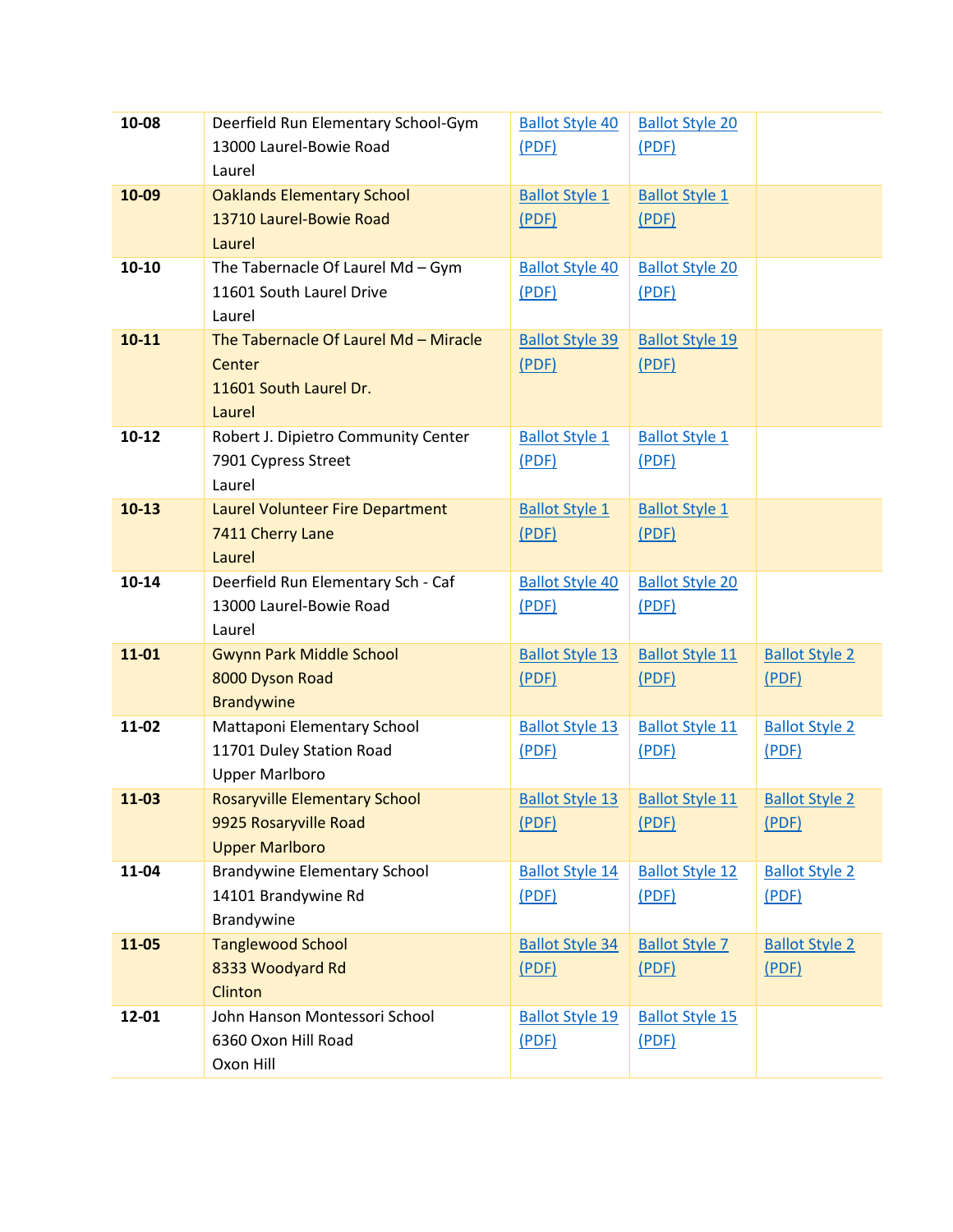| $12 - 02$ | <b>Forest Heights Elementary School</b> | <b>Ballot Style 19</b> | <b>Ballot Style 15</b> |  |
|-----------|-----------------------------------------|------------------------|------------------------|--|
|           | <b>200 Talbert Drive</b>                | (PDF)                  | (PDF)                  |  |
|           | <b>Oxon Hill</b>                        |                        |                        |  |
| 12-03     | St. Barnabas Church - Hall              | <b>Ballot Style 21</b> | <b>Ballot Style 9</b>  |  |
|           | 5203 St. Barnabas Road                  | (PDF)                  | (PDF)                  |  |
|           | <b>Temple Hills</b>                     |                        |                        |  |
| 12-04     | <b>Valley View Elementary School</b>    | <b>Ballot Style 19</b> | <b>Ballot Style 15</b> |  |
|           | 5500 Danby Avenue                       | (PDF)                  | (PDF)                  |  |
|           | <b>Oxon Hill</b>                        |                        |                        |  |
| 12-05     | Fort Foote Baptist Church               | <b>Ballot Style 19</b> | <b>Ballot Style 15</b> |  |
|           | 8310 Fort Foote                         | (PDF)                  | (PDF)                  |  |
|           | Fort Washington                         |                        |                        |  |
| 12-06     | Potomac High School - Gym               | <b>Ballot Style 22</b> | <b>Ballot Style 15</b> |  |
|           | 5211 Boydell Avenue<br><b>Oxon Hill</b> | (PDF)                  | (PDF)                  |  |
| 12-07     | Samuel Chase Elementary School          | <b>Ballot Style 23</b> | <b>Ballot Style 9</b>  |  |
|           | 5700 Fisher Road                        | (PDF)                  | (PDF)                  |  |
|           | <b>Temple Hills</b>                     |                        |                        |  |
| 12-08     | <b>Apple Grove Elementary School</b>    | <b>Ballot Style 19</b> | <b>Ballot Style 15</b> |  |
|           | 7400 Bellefield Avenue                  | (PDF)                  | (PDF)                  |  |
|           | Ft. Washington                          |                        |                        |  |
| 12-09     | <b>Glassmanor Elementary School</b>     | <b>Ballot Style 19</b> | <b>Ballot Style 15</b> |  |
|           | 1011 Marcy Avenue                       | (PDF)                  | (PDF)                  |  |
|           | Oxon Hill                               |                        |                        |  |
| $12 - 10$ | Oxon Hill Middle School                 | <b>Ballot Style 19</b> | <b>Ballot Style 15</b> |  |
|           | 9570 Fort Foote Road                    | (PDF)                  | (PDF)                  |  |
|           | Ft. Washington                          |                        |                        |  |
| 12-11     | Oxon Hill Elementary School             | <b>Ballot Style 19</b> | <b>Ballot Style 15</b> |  |
|           | 7701 Livingston Road                    | (PDF)                  | (PDF)                  |  |
|           | Oxon Hill                               |                        |                        |  |
| $12 - 12$ | <b>Oxon Hill Public Library</b>         | <b>Ballot Style 19</b> | <b>Ballot Style 15</b> |  |
|           | 6200 Oxon Hill Road                     | (PDF)                  | (PDF)                  |  |
|           | <b>Oxon Hill</b>                        |                        |                        |  |
| $12 - 13$ | Maya Angelou French Immersion           | <b>Ballot Style 22</b> | <b>Ballot Style 15</b> |  |
|           | 2000 Callaway Street                    | (PDF)                  | (PDF)                  |  |
|           | <b>Hillcrest Hghts</b>                  |                        |                        |  |
| $12 - 14$ | <b>Indian Queen Elementary School</b>   | <b>Ballot Style 19</b> | <b>Ballot Style 15</b> |  |
|           | 9551 Fort Foote Road                    | (PDF)                  | (PDF)                  |  |
|           | Ft. Washington                          |                        |                        |  |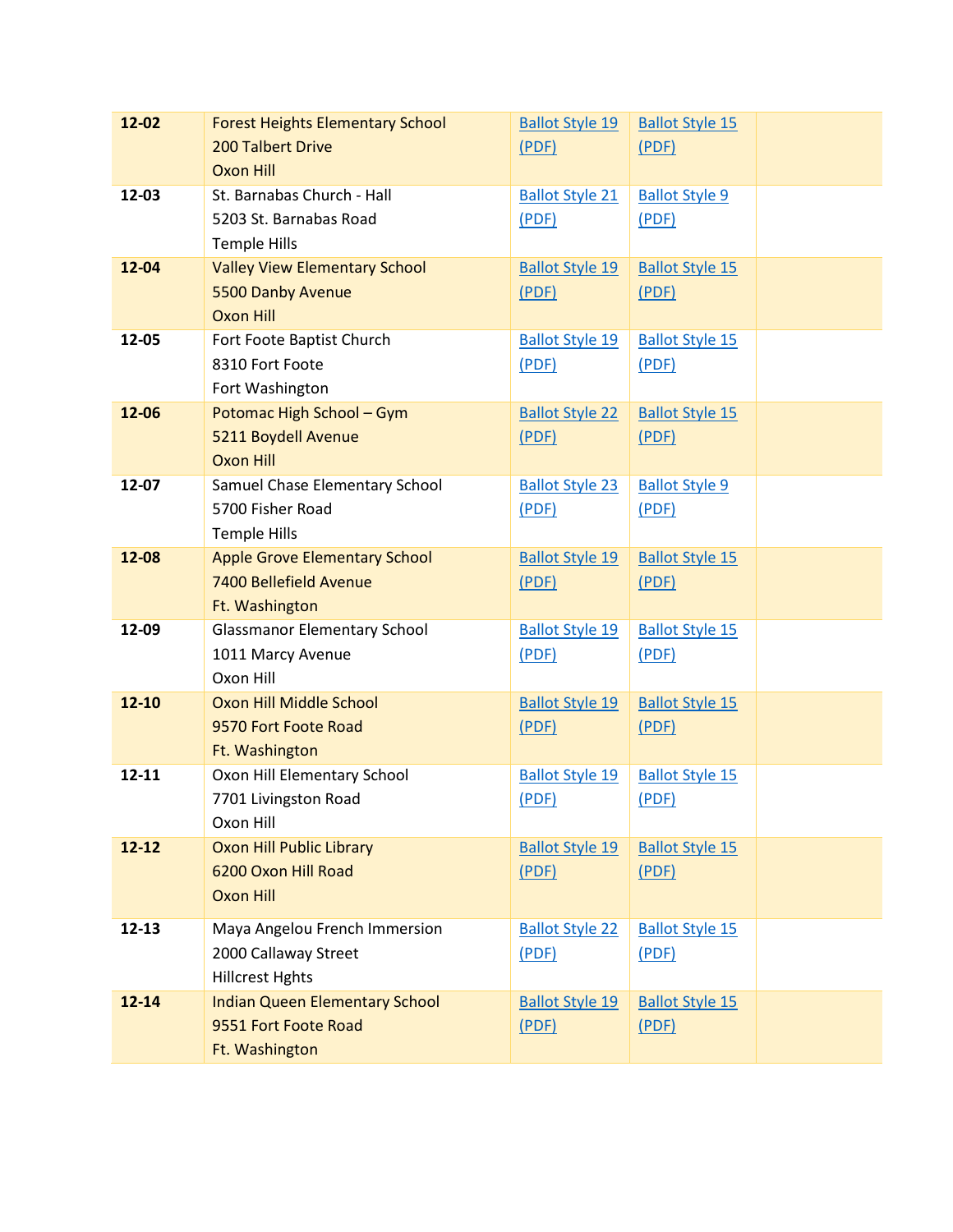| $12 - 15$ | <b>Crossland High School</b>         | <b>Ballot Style 19</b> | <b>Ballot Style 15</b> |                       |
|-----------|--------------------------------------|------------------------|------------------------|-----------------------|
|           | 6901 Temple Hills Rd                 | (PDF)                  | (PDF)                  |                       |
|           | <b>Temple Hills</b>                  |                        |                        |                       |
| $12 - 16$ | J. Frank Dent Elementary School      | <b>Ballot Style 23</b> | <b>Ballot Style 9</b>  |                       |
|           | 2700 Corning Ave                     | (PDF)                  | (PDF)                  |                       |
|           | Ft. Washington                       |                        |                        |                       |
| $12 - 17$ | Allenwood Elementary School          | <b>Ballot Style 19</b> | <b>Ballot Style 15</b> |                       |
|           | 6300 Harley Lane                     | (PDF)                  | (PDF)                  |                       |
|           | <b>Temple Hills</b>                  |                        |                        |                       |
| $12 - 18$ | <b>Hillcrest Heights Elem School</b> | <b>Ballot Style 23</b> | <b>Ballot Style 9</b>  |                       |
|           | 4305 22nd Pl                         | (PDF)                  | (PDF)                  |                       |
|           | <b>Temple Hills</b>                  |                        |                        |                       |
| 13-01     | Kenmoor Middle School                | <b>Ballot Style 41</b> | <b>Ballot Style 27</b> | <b>Ballot Style 3</b> |
|           | 2500 Kenmoor Drive                   | (PDF)                  | (PDF)                  | (PDF)                 |
|           | Landover                             |                        |                        |                       |
| 13-02     | Columbia Park/Kentland Comm Center   | <b>Ballot Style 4</b>  | <b>Ballot Style 4</b>  |                       |
|           | 2411 Pinebrook Avenue                | (PDF)                  | (PDF)                  |                       |
|           | Landover                             |                        |                        |                       |
|           |                                      |                        |                        |                       |
| 13-03     | J. R. Cousins Jr. Municipal Center   | <b>Ballot Style 42</b> | <b>Ballot Style 9</b>  |                       |
|           | 8600 Glenarden Parkway               | (PDF)                  | (PDF)                  |                       |
|           | Glenarden                            |                        |                        |                       |
| 13-04     | <b>Kettering Elementary School</b>   | <b>Ballot Style 25</b> | <b>Ballot Style 16</b> | <b>Ballot Style 3</b> |
|           | 11000 Layton Street                  | (PDF)                  | (PDF)                  | (PDF)                 |
|           | <b>Upper Marlboro</b>                |                        |                        |                       |
| 13-05     | Charles H. Flowers High Sch - Mpr    | <b>Ballot Style 43</b> | <b>Ballot Style 16</b> | <b>Ballot Style 3</b> |
|           | 10001 Ardwick Ardmore Road,          | (PDF)                  | (PDF)                  | (PDF)                 |
|           | <b>Upper Marlboro</b>                |                        |                        |                       |
| 13-06     | Largo High School                    | <b>Ballot Style 25</b> | <b>Ballot Style 16</b> | <b>Ballot Style 3</b> |
|           | 505 Largo Road                       | (PDF)                  | (PDF)                  | (PDF)                 |
|           | <b>Upper Marlboro</b>                |                        |                        |                       |
| 13-07     | William Paca Elem Sch - Mpr          | <b>Ballot Style 43</b> | <b>Ballot Style 16</b> | <b>Ballot Style 3</b> |
|           | 7801 Sheriff Road                    | (PDF)                  | (PDF)                  | (PDF)                 |
|           | Landover                             |                        |                        |                       |
| 13-08     | <b>Excel Academy - Mpr</b>           | <b>Ballot Style 44</b> | <b>Ballot Style 6</b>  |                       |
|           | 7910 Scott Road                      | (PDF)                  | (PDF)                  |                       |
|           | Landover                             |                        |                        |                       |
| 13-09     | Arrowhead Elementary School - Gym    | <b>Ballot Style 25</b> | <b>Ballot Style 16</b> | <b>Ballot Style 3</b> |
|           | 2300 Sansbury Road                   | (PDF)                  | (PDF)                  | (PDF)                 |
|           | <b>Upper Marlboro</b>                |                        |                        |                       |
|           |                                      |                        |                        |                       |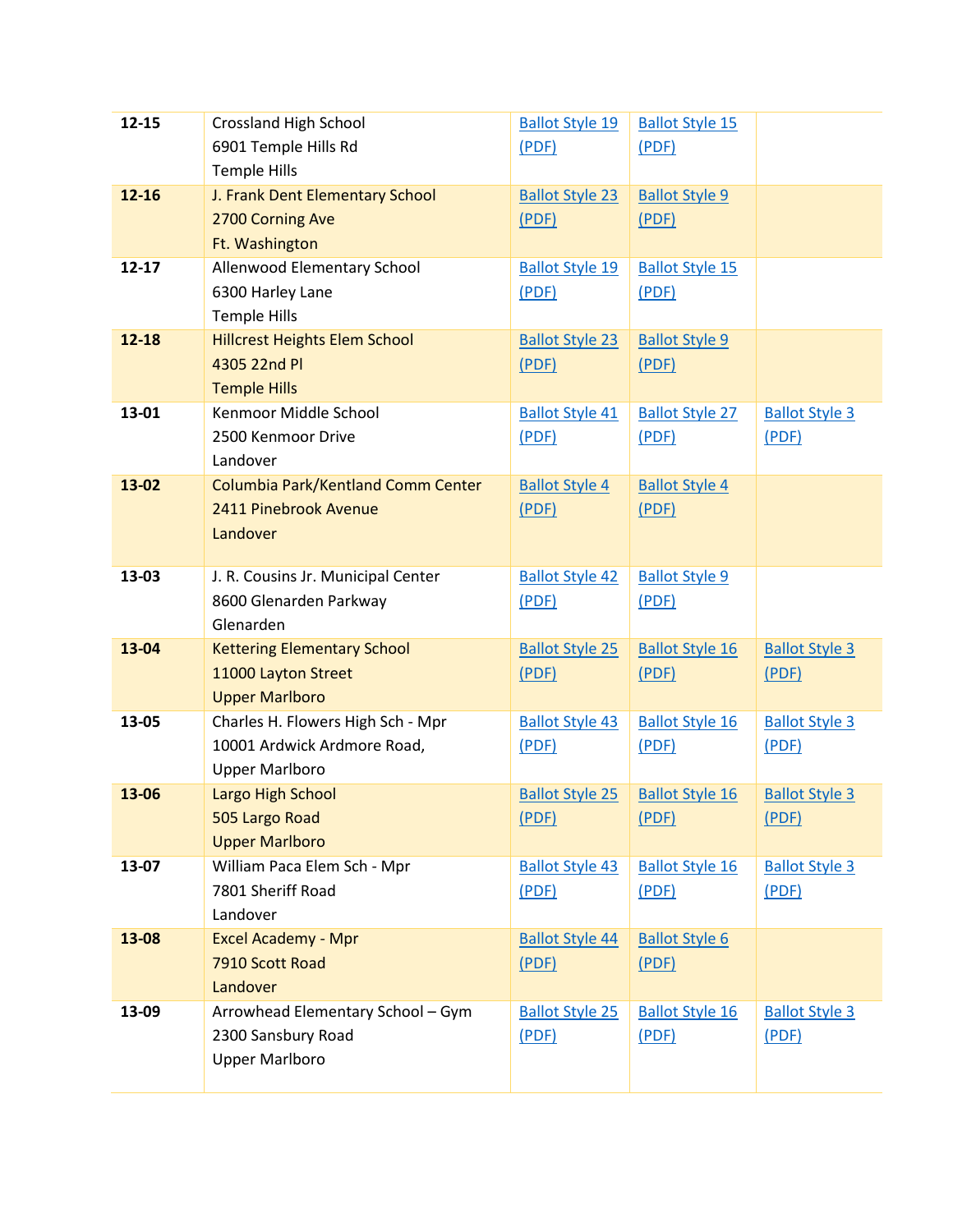| 13-10     | <b>Phyllis Williams Elementary School</b> | <b>Ballot Style 45</b> | <b>Ballot Style 16</b> | <b>Ballot Style 3</b> |
|-----------|-------------------------------------------|------------------------|------------------------|-----------------------|
|           | 9601 Prince Place                         | (PDF)                  | (PDF)                  | (PDF)                 |
|           | <b>Upper Marlboro</b>                     |                        |                        |                       |
| $13 - 11$ | Kettering Middle School                   | <b>Ballot Style 25</b> | <b>Ballot Style 16</b> | <b>Ballot Style 3</b> |
|           | Ballot Style 65 (PDF) Herrington Drive    | (PDF)                  | (PDF)                  | (PDF)                 |
|           | <b>Upper Marlboro</b>                     |                        |                        |                       |
| $13 - 12$ | <b>Ernest Everett Just Middle School</b>  | <b>Ballot Style 45</b> | <b>Ballot Style 16</b> | <b>Ballot Style 3</b> |
|           | 1300 Campus Way North                     | (PDF)                  | (PDF)                  | (PDF)                 |
|           | <b>Mitchellville</b>                      |                        |                        |                       |
| $13 - 13$ | First Bethel Baptist Church               | <b>Ballot Style 25</b> | <b>Ballot Style 16</b> | <b>Ballot Style 3</b> |
|           | Ballot Style 1 (PDF) Kettering Drive      | (PDF)                  | (PDF)                  | (PDF)                 |
|           | <b>Upper Marlboro</b>                     |                        |                        |                       |
| $13 - 14$ | Charles H. Flowers High - Caf             | <b>Ballot Style 42</b> | <b>Ballot Style 9</b>  |                       |
|           | 10001 Ardwick Ardmore Road                | (PDF)                  | (PDF)                  |                       |
|           | <b>Upper Marlboro</b>                     |                        |                        |                       |
| $13 - 15$ | Kingsford Elem Sch - Mpr                  | <b>Ballot Style 43</b> | <b>Ballot Style 16</b> | <b>Ballot Style 3</b> |
|           | 1401 Enterprise Road                      | (PDF)                  | (PDF)                  | (PDF)                 |
|           | Mitchellville                             |                        |                        |                       |
| 13-16     | Oakcrest Elem Sch - Mpr                   | <b>Ballot Style 43</b> | <b>Ballot Style 16</b> | <b>Ballot Style 3</b> |
|           | 929 Hill Road                             | (PDF)                  | (PDF)                  | (PDF)                 |
|           | Landover                                  |                        |                        |                       |
| $13 - 17$ | Columbia Park Elem Sch - Gym              | <b>Ballot Style 4</b>  | <b>Ballot Style 4</b>  |                       |
|           | 1901 Kent Village Dr                      | (PDF)                  | (PDF)                  |                       |
|           | Landover                                  |                        |                        |                       |
| $13 - 18$ | Columbia Park Elem Sch - Caf              | <b>Ballot Style 46</b> | <b>Ballot Style 28</b> | <b>Ballot Style 3</b> |
|           | 1901 Kent Village Dr                      | (PDF)                  | (PDF)                  | (PDF)                 |
|           | Landover                                  |                        |                        |                       |
| 13-19     | Excel Academy - Mpr                       | <b>Ballot Style 47</b> | <b>Ballot Style 29</b> |                       |
|           | 7910 Scott Road                           | (PDF)                  | (PDF)                  |                       |
|           | Landover                                  |                        |                        |                       |
| 13-20     | First Baptist Church Ministry Ctr         | <b>Ballot Style 44</b> | <b>Ballot Style 6</b>  |                       |
|           | 3600 Brightseat Road                      | (PDF)                  | (PDF)                  |                       |
|           | Landover                                  |                        |                        |                       |
| 13-21     | James McHenry Elementary School           | <b>Ballot Style 41</b> | <b>Ballot Style 27</b> | <b>Ballot Style 3</b> |
|           | 8909 McHenry Lane                         | (PDF)                  | (PDF)                  | (PDF)                 |
|           | Lanham                                    |                        |                        |                       |
| $13 - 22$ | <b>Excel Academy - Mpr</b>                | <b>Ballot Style 4</b>  | <b>Ballot Style 4</b>  |                       |
|           | 7910 Scott Road                           | (PDF)                  | (PDF)                  |                       |
|           | Landover                                  |                        |                        |                       |
| $13 - 23$ | Lake Arbor Elementary School              | <b>Ballot Style 45</b> | <b>Ballot Style 16</b> | <b>Ballot Style 3</b> |
|           | 10205 Lake Arbor Way                      | (PDF)                  | (PDF)                  | (PDF)                 |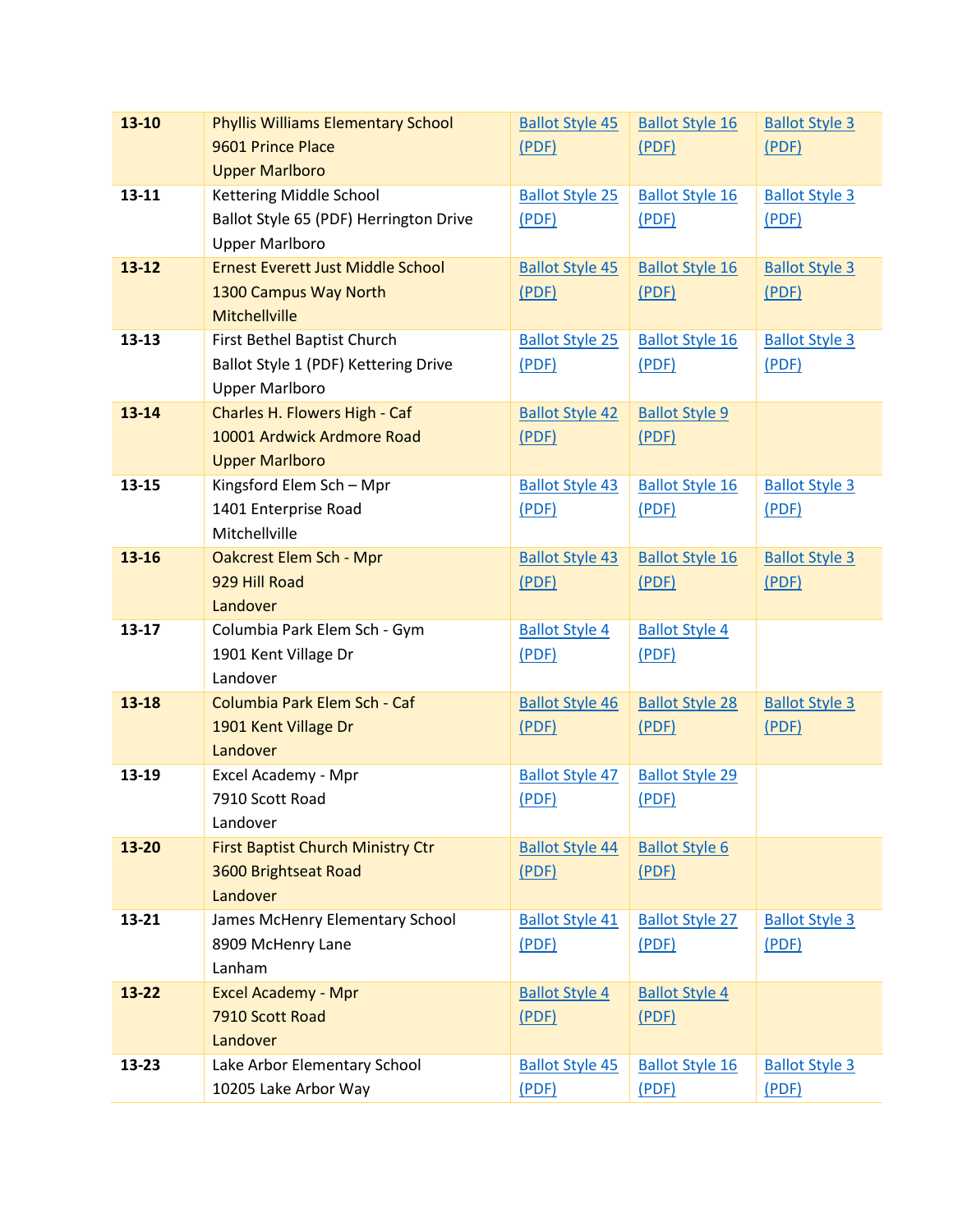|       | Mitchellville                              |                        |                        |                       |
|-------|--------------------------------------------|------------------------|------------------------|-----------------------|
| 13-24 | Lake Arbor Community Center                | <b>Ballot Style 45</b> | <b>Ballot Style 16</b> | <b>Ballot Style 3</b> |
|       | 10100 Lake Arbor Way                       | (PDF)                  | (PDF)                  | (PDF)                 |
|       | Mitchellville                              |                        |                        |                       |
| 13-25 | Cedar Heights Community Center             | <b>Ballot Style 46</b> | <b>Ballot Style 28</b> | <b>Ballot Style 3</b> |
|       | 1200 Glen Willow Drive                     | (PDF)                  | (PDF)                  | (PDF)                 |
|       | Capitol Heights                            |                        |                        |                       |
| 14-01 | <b>High Bridge Elementary School</b>       | <b>Ballot Style 27</b> | <b>Ballot Style 19</b> |                       |
|       | 7011 High Bridge Road                      | (PDF)                  | (PDF)                  |                       |
|       | <b>Bowie</b>                               |                        |                        |                       |
| 14-02 | Duval High School                          | <b>Ballot Style 6</b>  | <b>Ballot Style 5</b>  |                       |
|       | 9880 Good Luck Road                        | (PDF)                  | (PDF)                  |                       |
|       | Lanham                                     |                        |                        |                       |
| 14-03 | <b>Bowie High School</b>                   | <b>Ballot Style 27</b> | <b>Ballot Style 19</b> |                       |
|       | 15200 Annapolis Road                       | (PDF)                  | (PDF)                  |                       |
|       | <b>Bowie</b>                               |                        |                        |                       |
| 14-04 | Samuel Ogle Middle School                  | <b>Ballot Style 12</b> | <b>Ballot Style 8</b>  |                       |
|       | 4111 Chelmont Lane                         | (PDF)                  | (PDF)                  |                       |
|       | <b>Bowie</b>                               |                        |                        |                       |
| 14-05 | <b>Rockledge Elementary School</b>         | <b>Ballot Style 12</b> | <b>Ballot Style 8</b>  |                       |
|       | 7701 Laurel-Bowie Road                     | (PDF)                  | (PDF)                  |                       |
|       | <b>Bowie</b>                               |                        |                        |                       |
| 14-06 | Yorktown Elementary School                 | <b>Ballot Style 12</b> | <b>Ballot Style 8</b>  |                       |
|       | 7301 Race Track Road                       | (PDF)                  | (PDF)                  |                       |
|       | <b>Bowie</b>                               |                        |                        |                       |
| 14-07 | <b>Glenn Dale Vol Fire Dept</b>            | <b>Ballot Style 48</b> | <b>Ballot Style 8</b>  |                       |
|       | 11900 Glenn Dale Blvd                      | (PDF)                  | (PDF)                  |                       |
|       | <b>Glenn Dale</b>                          |                        |                        |                       |
| 14-08 | Robert Goddard Montessori School           | <b>Ballot Style 49</b> | <b>Ballot Style 5</b>  |                       |
|       | 9850 Good Luck Road                        | (PDF)                  | (PDF)                  |                       |
|       | Seabrook                                   |                        |                        |                       |
| 14-09 | <b>Ascension Catholic Church - Hall</b>    | <b>Ballot Style 27</b> | <b>Ballot Style 19</b> |                       |
|       | 12700 Lanham-Severn Road                   | (PDF)                  | (PDF)                  |                       |
|       | <b>Bowie</b>                               |                        |                        |                       |
| 14-10 | West Bowie Village Hall                    | <b>Ballot Style 27</b> | <b>Ballot Style 19</b> |                       |
|       | 13711 Annapolis Road Suite 103             | (PDF)                  | (PDF)                  |                       |
|       | <b>Bowie</b>                               |                        |                        |                       |
| 14-11 | <b>Bowie State University-Mckeldin Gym</b> | <b>Ballot Style 12</b> | <b>Ballot Style 8</b>  |                       |
|       | 14000 Jericho Park Road                    | (PDF)                  | (PDF)                  |                       |
|       | <b>Bowie</b>                               |                        |                        |                       |
|       |                                            |                        |                        |                       |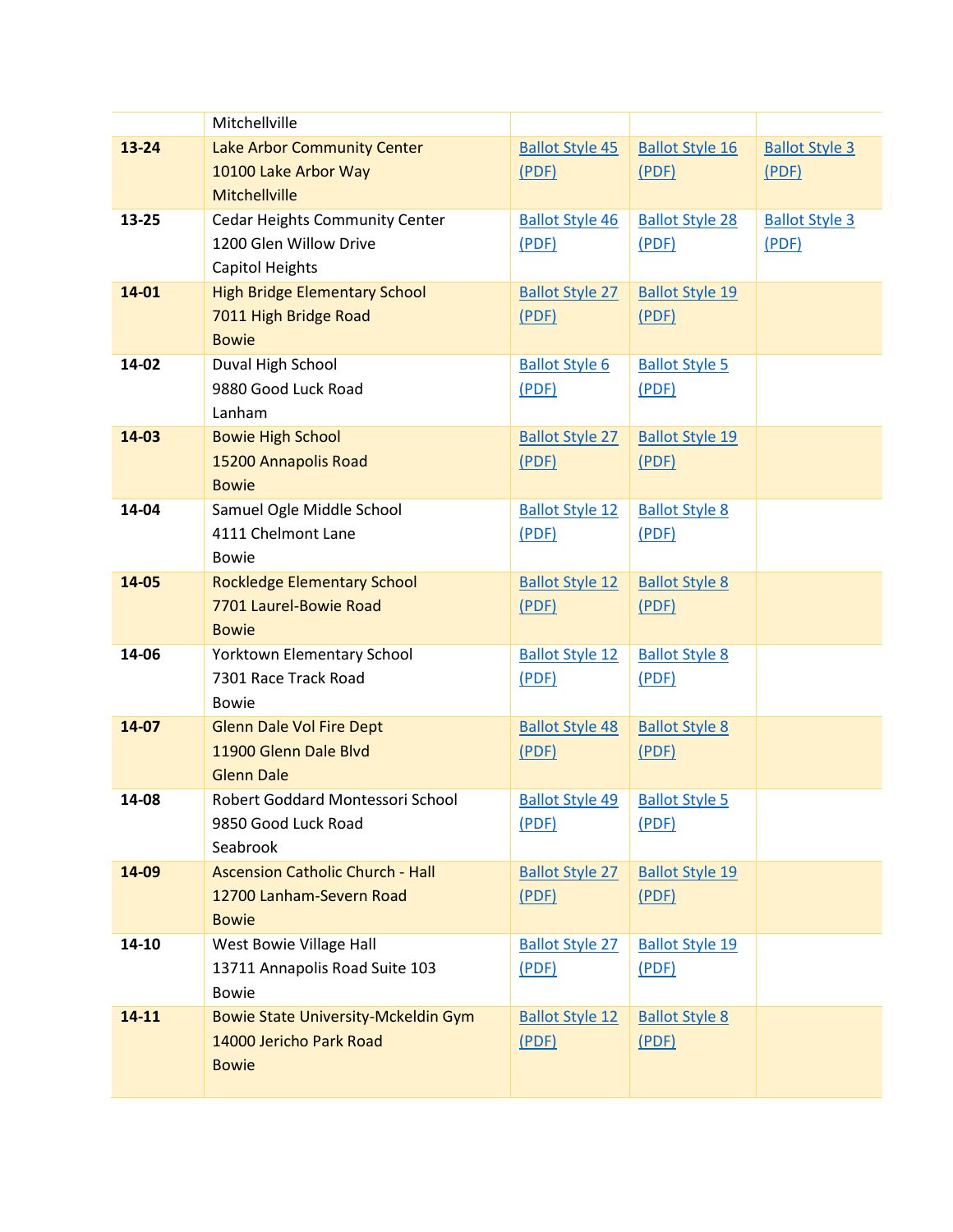| 14-12     | <b>Glenn Dale Community Center</b>     | <b>Ballot Style 48</b> | <b>Ballot Style 8</b>  |                       |
|-----------|----------------------------------------|------------------------|------------------------|-----------------------|
|           | 11901 Glenn Dale Blvd                  | (PDF)                  | (PDF)                  |                       |
|           | <b>Glenn Dale</b>                      |                        |                        |                       |
| $14 - 13$ | <b>Huntington Community Center</b>     | <b>Ballot Style 27</b> | <b>Ballot Style 19</b> |                       |
|           | 13022 8th Street                       | (PDF)                  | (PDF)                  |                       |
|           | <b>Bowie</b>                           |                        |                        |                       |
| 14-14     | Bowie State University-Mckeldin Gym    | <b>Ballot Style 50</b> | <b>Ballot Style 10</b> |                       |
|           | 14000 Jericho Park Road                | (PDF)                  | (PDF)                  |                       |
|           | <b>Bowie</b>                           |                        |                        |                       |
| 14-15     | <b>Reid Temple AME Church</b>          | <b>Ballot Style 48</b> | <b>Ballot Style 8</b>  |                       |
|           | 11400 Glenn Dale Blvd                  | (PDF)                  | (PDF)                  |                       |
|           | <b>Glenn Dale</b>                      |                        |                        |                       |
| 14-16     | Ascension Catholic Church - Bates Hall | <b>Ballot Style 51</b> | <b>Ballot Style 30</b> |                       |
|           | 12700 Lanham-Severn Road               | (PDF)                  | (PDF)                  |                       |
|           | <b>Bowie</b>                           |                        |                        |                       |
| $14 - 17$ | <b>Glenn Dale Community Center</b>     | <b>Ballot Style 52</b> | <b>Ballot Style 10</b> |                       |
|           | 11901 Glenn Dale Blvd                  | (PDF)                  | (PDF)                  |                       |
|           | <b>Glenn Dale</b>                      |                        |                        |                       |
| 15-01     | Marlton Elementary School              | <b>Ballot Style 8</b>  | <b>Ballot Style 7</b>  | <b>Ballot Style 2</b> |
|           | 8506 Old Colony Drive South            | (PDF)                  | (PDF)                  | (PDF)                 |
|           | <b>Upper Marlboro</b>                  |                        |                        |                       |
| 15-02     | Arrowhead Elementary Sch - M/P Rm      | <b>Ballot Style 11</b> | <b>Ballot Style 9</b>  |                       |
|           | 2300 Sansbury Road                     | (PDF)                  | (PDF)                  |                       |
|           | <b>Upper Marlboro</b>                  |                        |                        |                       |
|           |                                        |                        |                        |                       |
| 15-03     | James Madison Middle School            | <b>Ballot Style 8</b>  | <b>Ballot Style 7</b>  | <b>Ballot Style 2</b> |
|           | 7300 Woodyard Road                     | (PDF)                  | (PDF)                  | (PDF)                 |
|           | <b>Upper Marlboro</b>                  |                        |                        |                       |
| 15-04     | <b>Frederick Douglass High School</b>  | <b>Ballot Style 8</b>  | <b>Ballot Style 7</b>  | <b>Ballot Style 2</b> |
|           | 8000 Croom Road                        | (PDF)                  | (PDF)                  | (PDF)                 |
|           | <b>Upper Marlboro</b>                  |                        |                        |                       |
| 15-05     | Dr. Henry A. Wise, Jr. High School     | <b>Ballot Style 11</b> | <b>Ballot Style 9</b>  |                       |
|           | 12650 Brooke Lane                      | (PDF)                  | (PDF)                  |                       |
|           | <b>Upper Marlboro</b>                  |                        |                        |                       |
| 15-06     | <b>Melwood Church Of The Nazarene</b>  | <b>Ballot Style 8</b>  | <b>Ballot Style 7</b>  | <b>Ballot Style 2</b> |
|           | 6906 Woodyard Rd                       | (PDF)                  | (PDF)                  | (PDF)                 |
|           | <b>Upper Marlboro</b>                  |                        |                        |                       |
| 16-01     | <b>Edmonston Municipal Building</b>    | <b>Ballot Style 53</b> | <b>Ballot Style 31</b> | <b>Ballot Style 5</b> |
|           | 5005 52nd Avenue                       | (PDF)                  | (PDF)                  | (PDF)                 |
|           | Edmonston                              |                        |                        |                       |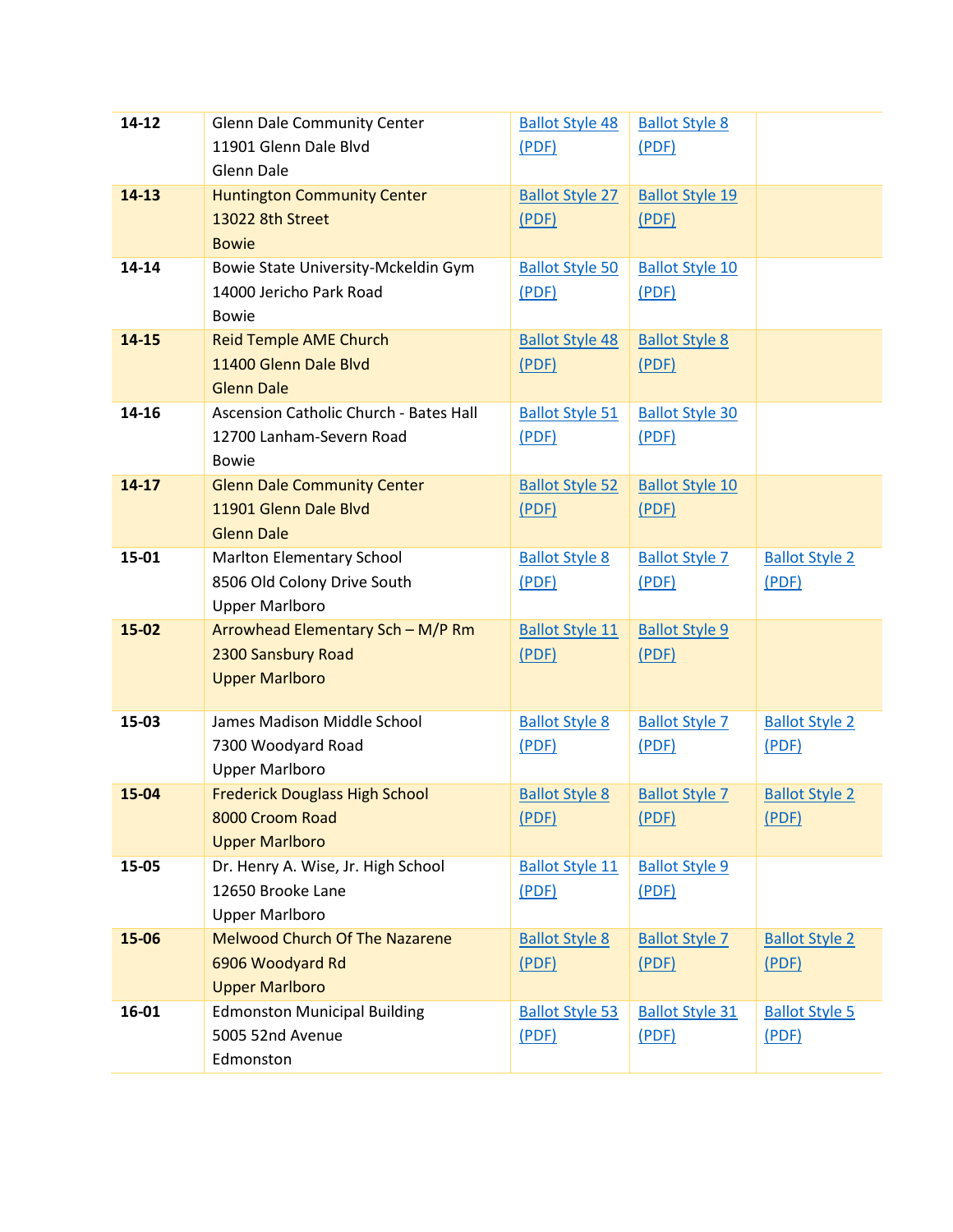| 16-02 | <b>Hyattsville Municipal Building - Mpr</b>         | <b>Ballot Style 54</b> | <b>Ballot Style 31</b> | <b>Ballot Style 5</b> |
|-------|-----------------------------------------------------|------------------------|------------------------|-----------------------|
|       | 4310 Gallatin Street                                | (PDF)                  | (PDF)                  | (PDF)                 |
|       | <b>Hyattsville</b>                                  |                        |                        |                       |
|       |                                                     |                        |                        |                       |
| 16-03 | Hyattsville Middle School                           | <b>Ballot Style 55</b> | <b>Ballot Style 32</b> | <b>Ballot Style 5</b> |
|       | 6001 42nd Avenue                                    | (PDF)                  | (PDF)                  | (PDF)                 |
|       | Hyattsville                                         |                        |                        |                       |
| 16-04 | Nicholas Orem Middle School                         | <b>Ballot Style 54</b> | <b>Ballot Style 31</b> | <b>Ballot Style 5</b> |
|       | <b>6100 Editors Park Drive</b>                      | (PDF)                  | (PDF)                  | (PDF)                 |
|       | Hyattsville                                         |                        |                        |                       |
| 16-05 | <b>Edmonston Rec Center</b>                         | <b>Ballot Style 53</b> | <b>Ballot Style 31</b> | <b>Ballot Style 5</b> |
|       | 5100 Tanglewood Dr                                  | (PDF)                  | (PDF)                  | (PDF)                 |
|       | Hyattsville                                         |                        |                        |                       |
| 17-01 | <b>Mount Rainier Elementary School</b>              | <b>Ballot Style 56</b> | <b>Ballot Style 33</b> | <b>Ballot Style 5</b> |
|       | 4011 32nd Street                                    | (PDF)                  | (PDF)                  | (PDF)                 |
|       | <b>Mount Rainier</b>                                |                        |                        |                       |
| 17-02 | Brentwood Town Hall - Wohlfarth Bldg                | <b>Ballot Style 56</b> | <b>Ballot Style 33</b> | <b>Ballot Style 5</b> |
|       | 4300 39th Place                                     | (PDF)                  | (PDF)                  | (PDF)                 |
|       | Brentwood                                           |                        |                        |                       |
| 17-03 |                                                     |                        |                        |                       |
|       | Langley Park Mccormick Elem Sch<br>8201 15th Avenue | <b>Ballot Style 57</b> | <b>Ballot Style 33</b> | <b>Ballot Style 5</b> |
|       | <b>Hyattsville</b>                                  | (PDF)                  | (PDF)                  | (PDF)                 |
|       |                                                     |                        |                        |                       |
| 17-04 | Thomas S. Stone Elementary School                   | <b>Ballot Style 56</b> | <b>Ballot Style 33</b> | <b>Ballot Style 5</b> |
|       | 4500 34th Street                                    | (PDF)                  | (PDF)                  | (PDF)                 |
|       | <b>Mount Rainier</b>                                |                        |                        |                       |
| 17-05 | <b>Carole Highlands Elementary School</b>           | <b>Ballot Style 57</b> | <b>Ballot Style 33</b> | <b>Ballot Style 5</b> |
|       | 1610 Hannon Street                                  | (PDF)                  | (PDF)                  | (PDF)                 |
|       | Takoma Park                                         |                        |                        |                       |
|       |                                                     |                        |                        |                       |
| 17-06 | Cesar Chavez Elementary School                      | <b>Ballot Style 56</b> | <b>Ballot Style 33</b> | <b>Ballot Style 5</b> |
|       | 6609 Riggs Road                                     | (PDF)                  | (PDF)                  | (PDF)                 |
|       | Hyattsville                                         |                        |                        |                       |
| 17-07 | <b>Rollingcrest Chillum Community Center</b>        | <b>Ballot Style 56</b> | <b>Ballot Style 33</b> | <b>Ballot Style 5</b> |
|       | 6120 Sargent Road                                   | (PDF)                  | (PDF)                  | (PDF)                 |
|       | Hyattsville                                         |                        |                        |                       |
|       |                                                     |                        |                        |                       |
| 17-08 | Northwestern High School                            | <b>Ballot Style 57</b> | <b>Ballot Style 33</b> | <b>Ballot Style 5</b> |
|       | 7000 Adelphi Road                                   | (PDF)                  | (PDF)                  | (PDF)                 |
|       | Hyattsville                                         |                        |                        |                       |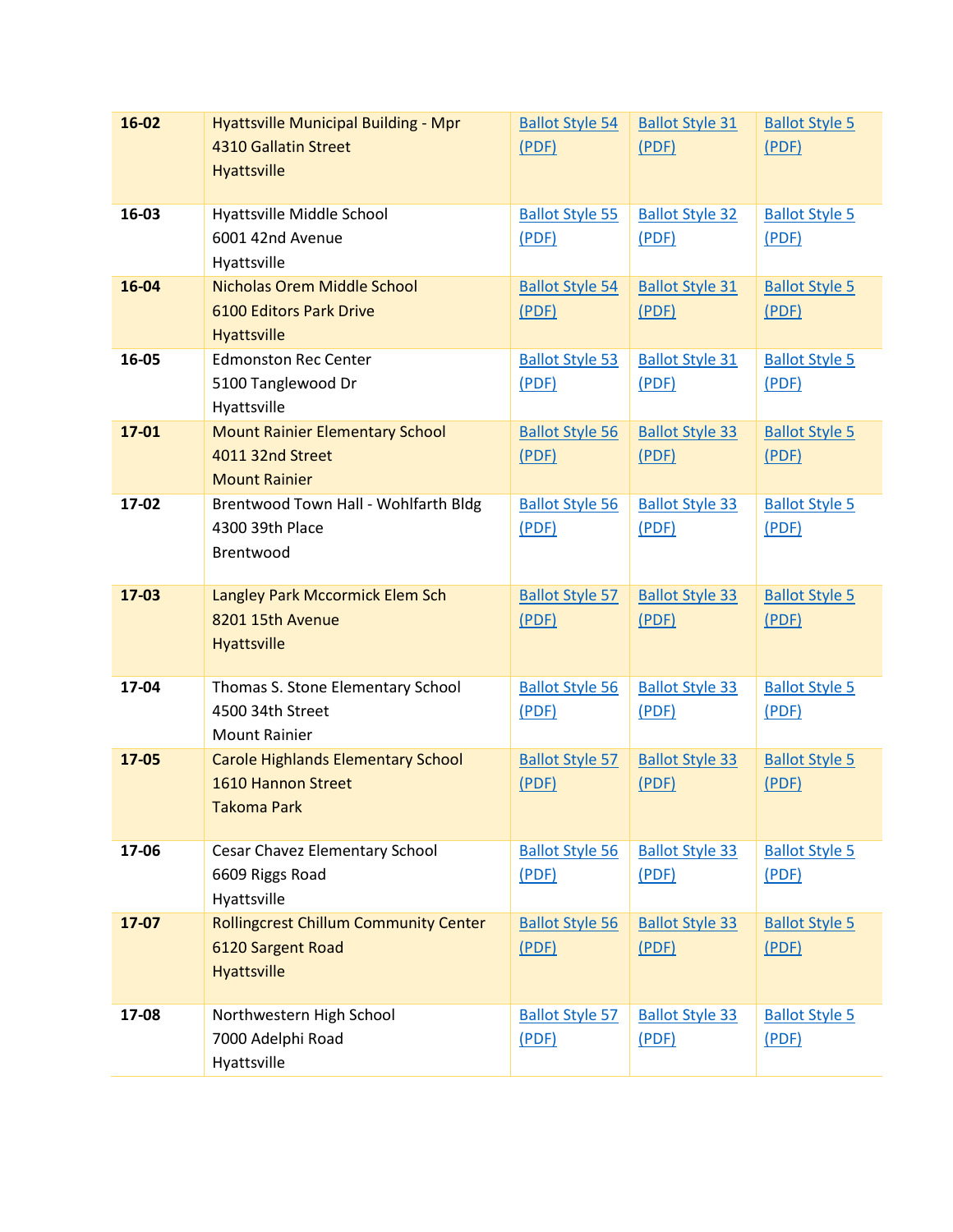| 17-09     | Mary Harris Mother Jones Elem Sch          | <b>Ballot Style 58</b> | <b>Ballot Style 34</b> | <b>Ballot Style 5</b> |
|-----------|--------------------------------------------|------------------------|------------------------|-----------------------|
|           | 2405 Tecumseh Street                       | (PDF)                  | (PDF)                  | (PDF)                 |
|           | Adelphi                                    |                        |                        |                       |
| 17-10     | Lewisdale Elementary School                | <b>Ballot Style 57</b> | <b>Ballot Style 33</b> | <b>Ballot Style 5</b> |
|           | 2400 Banning Place                         | (PDF)                  | (PDF)                  | (PDF)                 |
|           | Hyattsville                                |                        |                        |                       |
| $17 - 11$ | <b>Ridgecrest Elementary School</b>        | <b>Ballot Style 56</b> | <b>Ballot Style 33</b> | <b>Ballot Style 5</b> |
|           | 6120 Riggs Road                            | (PDF)                  | (PDF)                  | (PDF)                 |
|           | Hyattsville                                |                        |                        |                       |
| $17 - 12$ | Adelphi Elementary School                  | <b>Ballot Style 57</b> | <b>Ballot Style 33</b> | <b>Ballot Style 5</b> |
|           | 8820 Riggs Road                            | (PDF)                  | (PDF)                  | (PDF)                 |
|           | Adelphi                                    |                        |                        |                       |
| $17 - 13$ | <b>Carole Highland Elem School</b>         | <b>Ballot Style 59</b> | <b>Ballot Style 35</b> | <b>Ballot Style 6</b> |
|           | 1610 Hannon Street                         | (PDF)                  | (PDF)                  | (PDF)                 |
|           | <b>Takoma Park</b>                         |                        |                        |                       |
| $17 - 14$ | The Word Of God Baptist Church             | <b>Ballot Style 54</b> | <b>Ballot Style 31</b> | <b>Ballot Style 5</b> |
|           | 6513 Queens Chapel Rd                      | (PDF)                  | (PDF)                  | (PDF)                 |
|           | Hyattsville                                |                        |                        |                       |
| $17 - 15$ | The Word Of God Baptist Church             | <b>Ballot Style 60</b> | <b>Ballot Style 36</b> | <b>Ballot Style 6</b> |
|           | 6513 Queens Chapel Rd                      | (PDF)                  | (PDF)                  | (PDF)                 |
|           | Hyattsville                                |                        |                        |                       |
| 18-01     | Capitol Heights Elementary School          | <b>Ballot Style 24</b> | <b>Ballot Style 16</b> | <b>Ballot Style 3</b> |
|           | 601 Suffolk Avenue                         | (PDF)                  | (PDF)                  | (PDF)                 |
|           | Capitol Heights                            |                        |                        |                       |
| 18-02     | <b>Seat Pleasant Elementary School</b>     | <b>Ballot Style 24</b> | <b>Ballot Style 16</b> | <b>Ballot Style 3</b> |
|           | 6411 G Street                              | (PDF)                  | (PDF)                  | (PDF)                 |
|           | <b>Seat Pleasant</b>                       |                        |                        |                       |
| 18-03     | <b>Cedar Heights Community Center</b>      | <b>Ballot Style 61</b> | <b>Ballot Style 37</b> | <b>Ballot Style 7</b> |
|           | 1200 Glen Willow Drive                     | (PDF)                  | (PDF)                  | (PDF)                 |
|           | <b>Capitol Heights</b>                     |                        |                        |                       |
| 18-04     | <b>Francis Scott Key Elementary School</b> | <b>Ballot Style 24</b> | <b>Ballot Style 16</b> | <b>Ballot Style 3</b> |
|           | 2301 Scott Key Dr                          | (PDF)                  | (PDF)                  | (PDF)                 |
|           | <b>District Heights</b>                    |                        |                        |                       |
| 18-05     | Robert R Gray Elem Sch - Mpr               | <b>Ballot Style 4</b>  | <b>Ballot Style 4</b>  |                       |
|           | 4949 Addison Road                          | (PDF)                  | (PDF)                  |                       |
|           | Capitol Heights                            |                        |                        |                       |
| 18-06     | <b>Central High School</b>                 | <b>Ballot Style 25</b> | <b>Ballot Style 16</b> | <b>Ballot Style 3</b> |
|           | 200 Cabin Branch Road                      | (PDF)                  | (PDF)                  | (PDF)                 |
|           | <b>Seat Pleasant</b>                       |                        |                        |                       |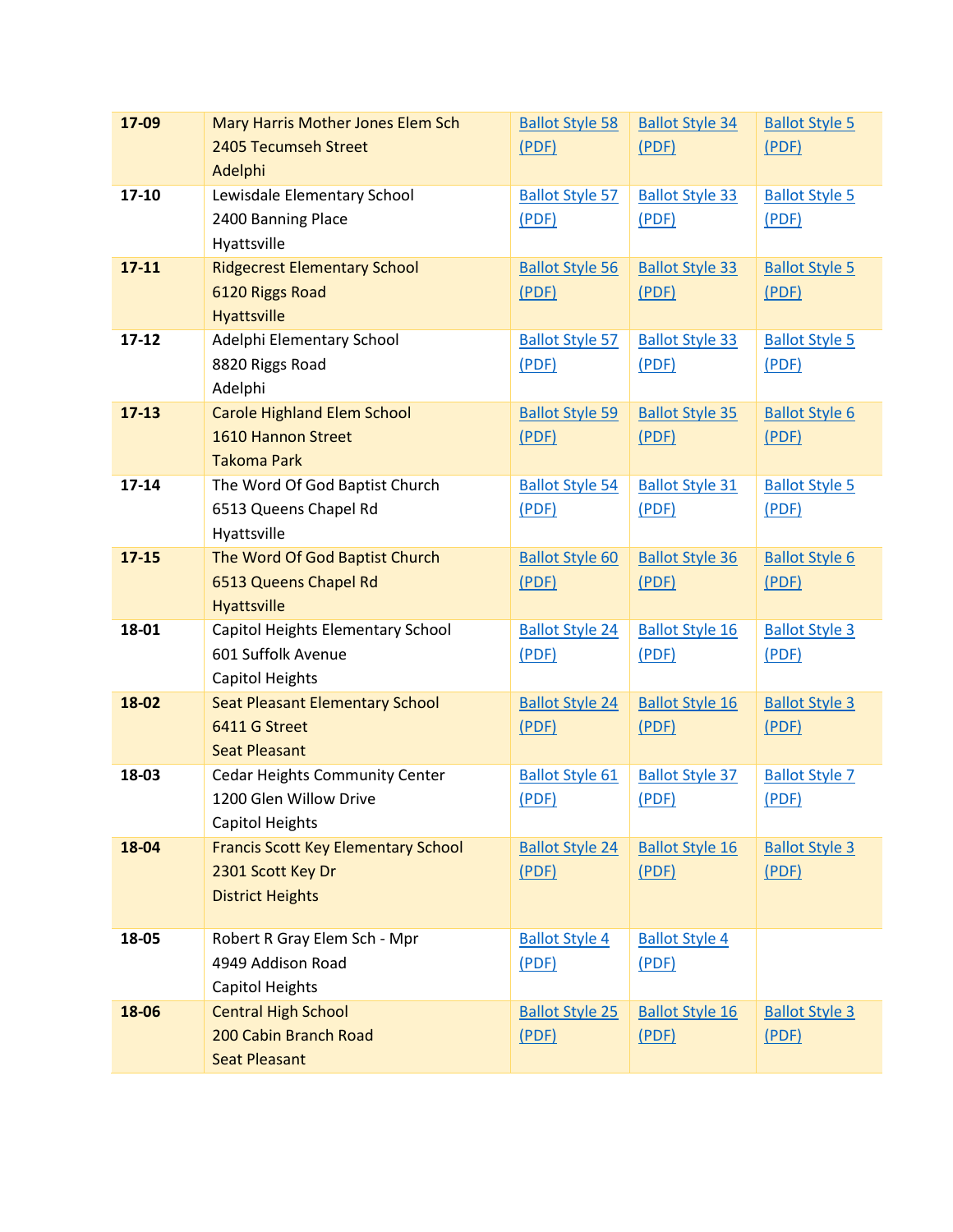| 18-07 | Carmody Hills Elementary School           | <b>Ballot Style 24</b> | <b>Ballot Style 16</b>                             | <b>Ballot Style 3</b> |
|-------|-------------------------------------------|------------------------|----------------------------------------------------|-----------------------|
|       | 401 Jadeleaf Avenue                       | (PDF)                  | (PDF)                                              | (PDF)                 |
|       | Capitol Heights                           |                        |                                                    |                       |
| 18-08 | <b>Highland Park Elementary School</b>    | <b>Ballot Style 24</b> | <b>Ballot Style 16</b>                             | <b>Ballot Style 3</b> |
|       | 6501 Lowland Drive                        | (PDF)                  | (PDF)                                              | (PDF)                 |
|       | Landover                                  |                        |                                                    |                       |
| 18-09 | Saint Margaret Catholic School            | <b>Ballot Style 24</b> | <b>Ballot Style 16</b>                             | <b>Ballot Style 3</b> |
|       | 408 Addison Rd South                      | (PDF)                  | (PDF)                                              | (PDF)                 |
|       | Seat Pleasant                             |                        |                                                    |                       |
| 18-10 | <b>G James Gholson Middle School</b>      | <b>Ballot Style 24</b> | <b>Ballot Style 16</b>                             | <b>Ballot Style 3</b> |
|       | 900 Nalley Road                           | (PDF)                  | (PDF)                                              | (PDF)                 |
|       | Landover                                  |                        |                                                    |                       |
| 18-11 | <b>Bradbury Heights Elementary School</b> | <b>Ballot Style 24</b> | <b>Ballot Style 16</b>                             | <b>Ballot Style 3</b> |
|       | 1401 Glacier Avenue                       | (PDF)                  | (PDF)                                              | (PDF)                 |
|       | <b>Capitol Heights</b>                    |                        |                                                    |                       |
|       |                                           |                        |                                                    |                       |
| 18-12 | Judith P. Hoyer Early Child Ctr - Gym     | <b>Ballot Style 62</b> | <b>Ballot Style 38</b>                             |                       |
|       | 2300 Belleview Avenue                     | (PDF)                  | (PDF)                                              |                       |
|       | Cheverly                                  |                        |                                                    |                       |
|       |                                           |                        |                                                    |                       |
| 18-13 | Seat Pleasant Activity Center             | <b>Ballot Style 43</b> | <b>Ballot Style 16</b>                             | <b>Ballot Style 3</b> |
|       | 5720 Addison Rd                           | (PDF)                  | (PDF)                                              | (PDF)                 |
|       | Seat Pleasant                             |                        |                                                    |                       |
| 18-14 | <b>Seat Pleasant Activity Center</b>      | <b>Ballot Style 42</b> | <b>Ballot Style 9</b>                              |                       |
|       | 5720 Addison Rd                           | (PDF)                  | (PDF)                                              |                       |
|       | <b>Seat Pleasant</b>                      |                        |                                                    |                       |
| 18-15 | Seat Pleasant Elem Sch                    | <b>Ballot Style 43</b> | <b>Ballot Style 39</b>                             | <b>Ballot Style 7</b> |
|       | 6411 G Street                             | (PDF)                  | (PDF)                                              | (PDF)                 |
|       | Seat Pleasant                             |                        |                                                    |                       |
| 18-16 | <b>Saint Margaret Catholic School</b>     |                        | Ballot Style 45   Ballot Style 39   Ballot Style 7 |                       |
|       | 408 Addison Rd South                      | (PDF)                  | (PDF)                                              | (PDF)                 |
|       | <b>Seat Pleasant</b>                      |                        |                                                    |                       |
| 19-01 | Riverdale Elementary School               | <b>Ballot Style 63</b> | <b>Ballot Style 40</b>                             | <b>Ballot Style 1</b> |
|       | 5006 Riverdale                            | (PDF)                  | (PDF)                                              | (PDF)                 |
|       | Riverdale                                 |                        |                                                    |                       |
| 19-02 | Parkdale High School - Small Gym          | <b>Ballot Style 63</b> | <b>Ballot Style 40</b>                             | <b>Ballot Style 1</b> |
|       | 6001 Good Luck Rd                         | (PDF)                  | (PDF)                                              | (PDF)                 |
|       | Riverdale                                 |                        |                                                    |                       |
| 19-03 | University Park Elementary School         | <b>Ballot Style 64</b> | <b>Ballot Style 32</b>                             | <b>Ballot Style 5</b> |
|       | 4315 Underwood Street                     | (PDF)                  | (PDF)                                              | (PDF)                 |
|       | Hyattsville                               |                        |                                                    |                       |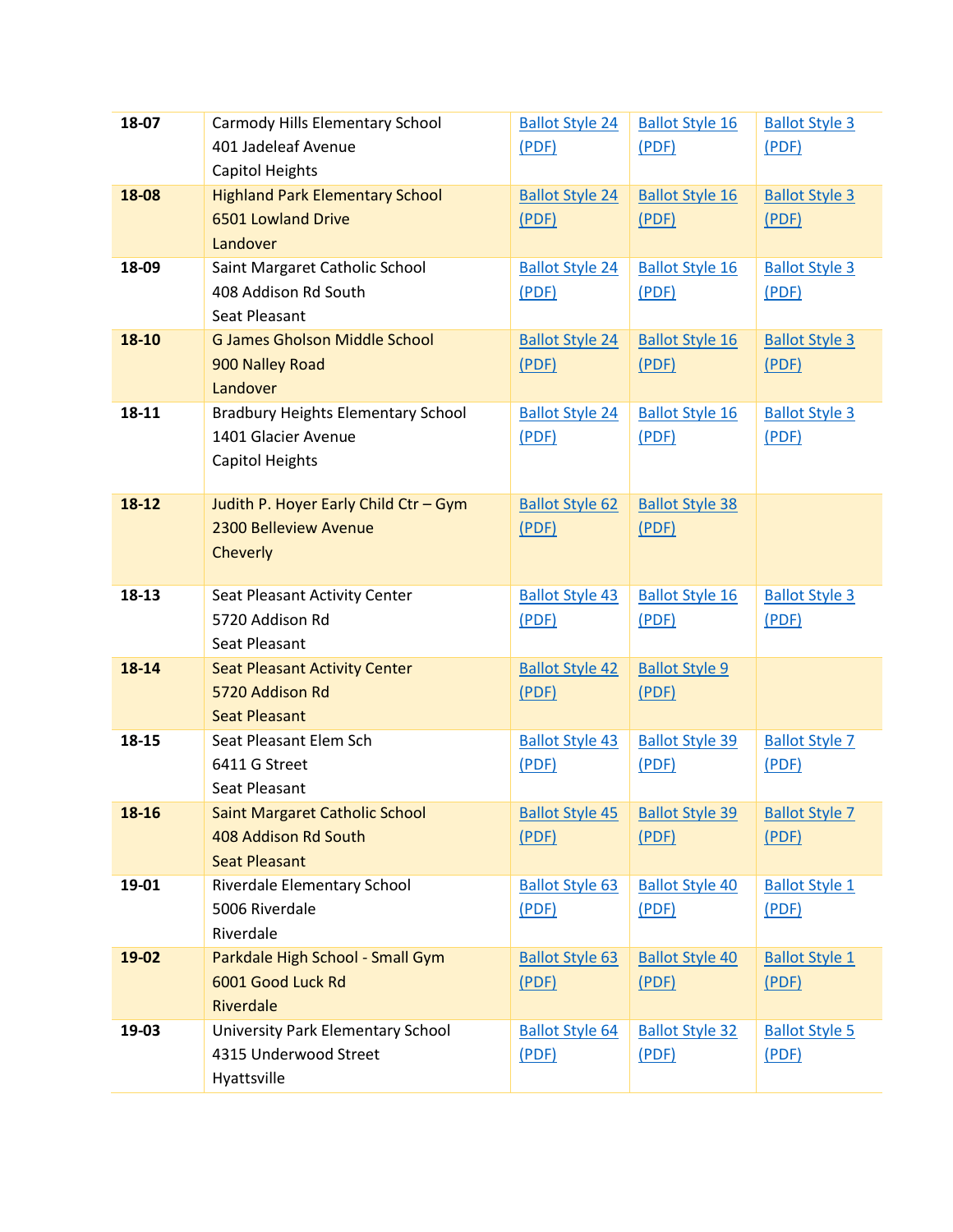| 19-04     | <b>Templeton Elementary School</b>                                 | <b>Ballot Style 7</b>           | <b>Ballot Style 6</b>          |                       |
|-----------|--------------------------------------------------------------------|---------------------------------|--------------------------------|-----------------------|
|           | 6001 Carter's Lane                                                 | (PDF)                           | (PDF)                          |                       |
|           | Riverdale                                                          |                                 |                                |                       |
| 19-05     | <b>Templeton Elementary School</b>                                 | <b>Ballot Style 65</b>          | <b>Ballot Style 41</b>         | <b>Ballot Style 1</b> |
|           | 6001 Carter's Lane                                                 | (PDF)                           | (PDF)                          | (PDF)                 |
|           | Riverdale                                                          |                                 |                                |                       |
| $20 - 01$ | <b>New Carrollton Elementary School</b>                            | <b>Ballot Style 63</b>          | <b>Ballot Style 40</b>         | <b>Ballot Style 1</b> |
|           | 8300 Quintana Street                                               | (PDF)                           | (PDF)                          | (PDF)                 |
|           | <b>New Carrollton</b>                                              |                                 |                                |                       |
| 20-02     | <b>Community Bible Baptist Church</b>                              | <b>Ballot Style 5</b>           | <b>Ballot Style 4</b>          |                       |
|           | 7309 Riverdale Rd                                                  | (PDF)                           | (PDF)                          |                       |
|           | Lanham                                                             |                                 |                                |                       |
|           |                                                                    |                                 |                                |                       |
| $20 - 03$ | <b>Ardmore Elementary School - Mpr</b><br>9301 Ardwick Admore Road | <b>Ballot Style 43</b>          | <b>Ballot Style 16</b>         | <b>Ballot Style 3</b> |
|           | <b>Upper Marlboro</b>                                              | (PDF)                           | (PDF)                          | (PDF)                 |
| 20-04     | Thomas Johnson Middle Sch - Mpr                                    | <b>Ballot Style 42</b>          | <b>Ballot Style 9</b>          |                       |
|           | 5401 Barker Place                                                  | (PDF)                           | (PDF)                          |                       |
|           | Lanham                                                             |                                 |                                |                       |
| $20 - 05$ | <b>Charles Carroll Middle School</b>                               | <b>Ballot Style 63</b>          | <b>Ballot Style 40</b>         | <b>Ballot Style 1</b> |
|           | <b>6130 Lamont Drive</b>                                           | (PDF)                           | (PDF)                          | (PDF)                 |
|           | <b>New Carrollton</b>                                              |                                 |                                |                       |
| 20-06     | Margaret Brent Special Center                                      | <b>Ballot Style 63</b>          | <b>Ballot Style 40</b>         | <b>Ballot Style 1</b> |
|           | 5816 Lamont Drive                                                  | (PDF)                           | (PDF)                          | (PDF)                 |
|           | New Carrollton                                                     |                                 |                                |                       |
| $20 - 07$ | Judge Sylvania W Woods Sr Elem-Gym                                 | <b>Ballot Style 42</b>          | <b>Ballot Style 9</b>          |                       |
|           | 3000 Church Street                                                 | (PDF)                           | (PDF)                          |                       |
|           | Glenarden                                                          |                                 |                                |                       |
|           |                                                                    |                                 |                                |                       |
| 20-08     | Seabrook Elementary School                                         | <b>Ballot Style 7</b>           | <b>Ballot Style 6</b>          |                       |
|           | 6001 Seabrook Road                                                 | (PDF)                           | (PDF)                          |                       |
|           | Seabrook                                                           |                                 |                                |                       |
| 20-09     | <b>Glenn Dale Elementary School</b>                                | <b>Ballot Style 66</b>          | <b>Ballot Style 9</b>          |                       |
|           | 6700 Glenn Dale Road                                               | (PDF)                           | (PDF)                          |                       |
|           | <b>Glenn Dale</b>                                                  |                                 |                                |                       |
| $20 - 10$ | Good Luck Community Center<br>8601 Good Luck Road                  | <b>Ballot Style 63</b>          | <b>Ballot Style 40</b>         | <b>Ballot Style 1</b> |
|           |                                                                    | (PDF)                           | (PDF)                          | (PDF)                 |
| $20 - 11$ | Lanham<br><b>Mount Calvary Baptist Church</b>                      |                                 |                                |                       |
|           | 5120 Whitfield Chapel Road                                         | <b>Ballot Style 44</b><br>(PDF) | <b>Ballot Style 6</b><br>(PDF) |                       |
|           | Lanham                                                             |                                 |                                |                       |
|           |                                                                    |                                 |                                |                       |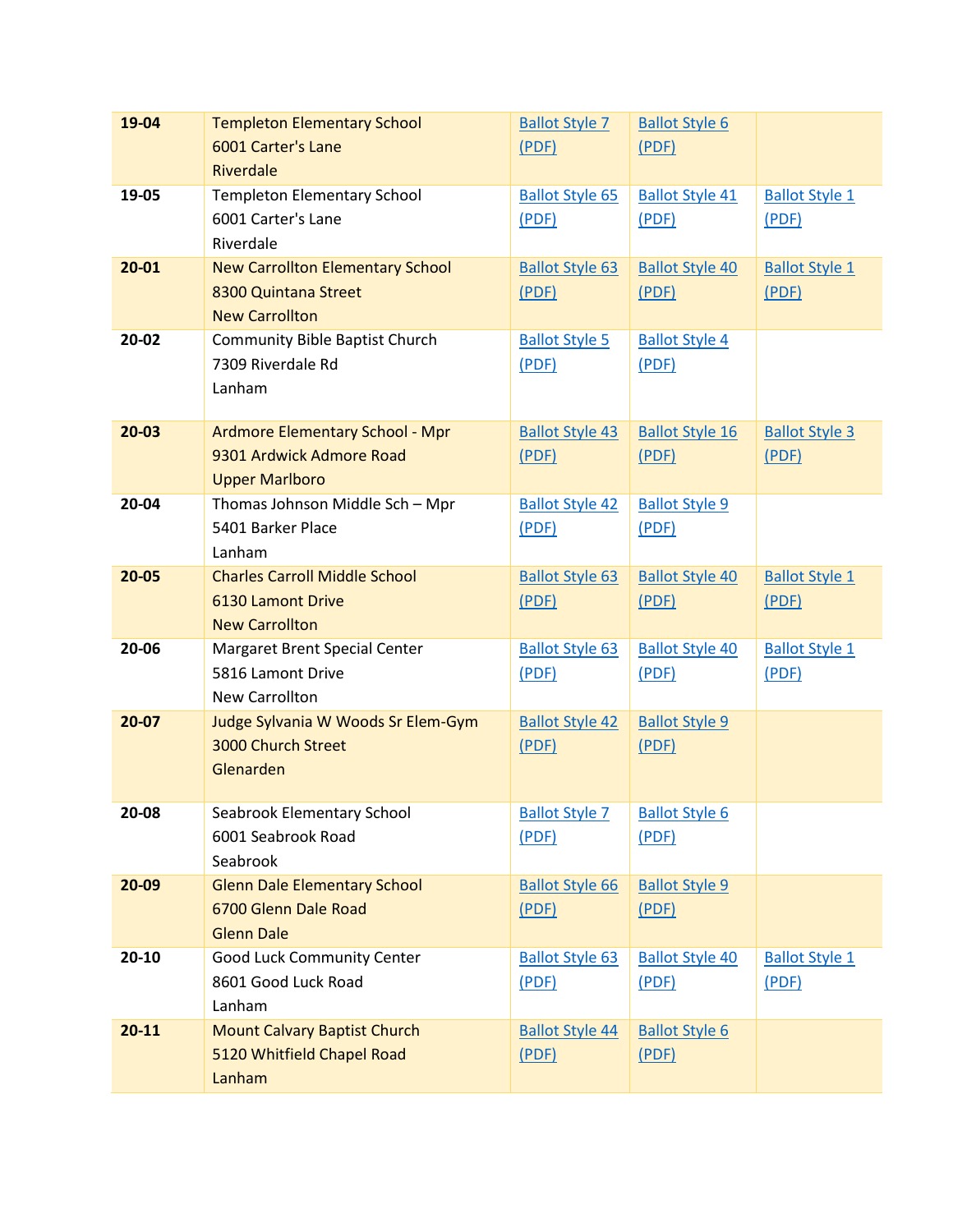| $20 - 12$ | United Baptist Church<br>7701 Riverdale Rd<br><b>New Carrollton</b>                                                | <b>Ballot Style 65</b><br>(PDF) | <b>Ballot Style 41</b><br>(PDF) | <b>Ballot Style 1</b><br>(PDF) |
|-----------|--------------------------------------------------------------------------------------------------------------------|---------------------------------|---------------------------------|--------------------------------|
| $20-13$   | <b>Grace Presbyterian Church</b><br>5924 Princess Garden Pky<br>Lanham                                             | <b>Ballot Style 65</b><br>(PDF) | <b>Ballot Style 41</b><br>(PDF) | <b>Ballot Style 1</b><br>(PDF) |
| $20 - 14$ | <b>Community Bible Baptist Church</b><br>7309 Riverdale Rd<br>Lanham                                               | <b>Ballot Style 7</b><br>(PDF)  | <b>Ballot Style 6</b><br>(PDF)  |                                |
| $20 - 15$ | <b>United Baptist Church</b><br>7701 Riverdale Road<br><b>New Carrollton</b>                                       | <b>Ballot Style 7</b><br>(PDF)  | <b>Ballot Style 6</b><br>(PDF)  |                                |
| 20-16     | Lincoln Vista Community Bldg<br>9800 Ridge St<br>Lanham                                                            | <b>Ballot Style 44</b><br>(PDF) | <b>Ballot Style 6</b><br>(PDF)  |                                |
| $20-17$   | <b>Glenn Dale Community Center</b><br>11901 Glenn Dale Blvd<br><b>Glenn Dale</b>                                   | <b>Ballot Style 42</b><br>(PDF) | <b>Ballot Style 9</b><br>(PDF)  |                                |
| $20-18$   | Judge Sylvania W Woods Sr Elem-Caf<br>3000 Church Street<br>Glenarden                                              | <b>Ballot Style 44</b><br>(PDF) | <b>Ballot Style 6</b><br>(PDF)  |                                |
| $20-19$   | St Mathias The Apostle Catholic Church -<br><b>Friendship Hall</b><br>9473 Annapolis Rd<br>Lanham                  | <b>Ballot Style 66</b><br>(PDF) | <b>Ballot Style 9</b><br>(PDF)  |                                |
| 20-20     | Lincoln Vista Community Bldg<br>9800 Ridge St<br>Lanham                                                            | <b>Ballot Style 7</b><br>(PDF)  | <b>Ballot Style 29</b><br>(PDF) |                                |
| $20 - 21$ | St Mathias The Apostle Catholic Church -<br><b>Friendship Hall</b><br>9473 Annapolis Rd<br>Lanham                  | <b>Ballot Style 67</b><br>(PDF) | <b>Ballot Style 42</b><br>(PDF) | <b>Ballot Style 1</b><br>(PDF) |
| 21-01     | Paint Branch Elementary School<br>5101 Pierce Avenue<br><b>College Park</b>                                        | <b>Ballot Style 68</b><br>(PDF) | <b>Ballot Style 3</b><br>(PDF)  | <b>Ballot Style 1</b><br>(PDF) |
| $21-02$   | University Of Maryland Ritchie Coliseum<br>Route Ballot Style 1 (PDF) & Rossborough<br>Lane<br><b>College Park</b> | <b>Ballot Style 68</b><br>(PDF) | <b>Ballot Style 3</b><br>(PDF)  | <b>Ballot Style 1</b><br>(PDF) |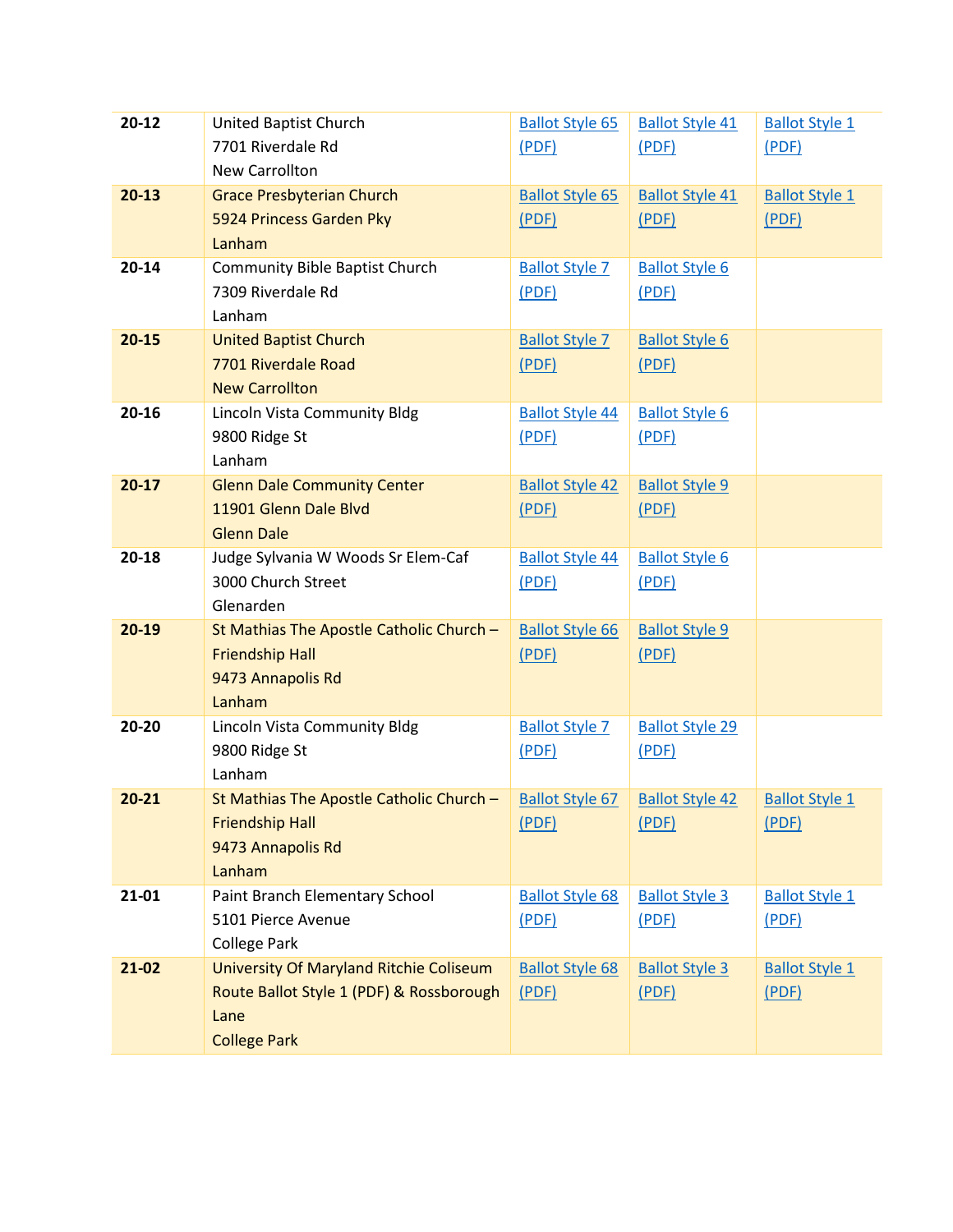| 21-03     | <b>Greenbelt Community Center</b>           | <b>Ballot Style 69</b> | <b>Ballot Style 40</b>                             | <b>Ballot Style 1</b> |
|-----------|---------------------------------------------|------------------------|----------------------------------------------------|-----------------------|
|           | Ballot Style 15 (PDF) Crescent Road         | (PDF)                  | (PDF)                                              | (PDF)                 |
|           | Greenbelt                                   |                        |                                                    |                       |
| 21-04     | <b>Hollywood Elementary School</b>          | <b>Ballot Style 3</b>  | <b>Ballot Style 3</b>                              | <b>Ballot Style 1</b> |
|           | 9811 49th Avenue                            | (PDF)                  | (PDF)                                              | (PDF)                 |
|           | <b>College Park</b>                         |                        |                                                    |                       |
| 21-05     | <b>Buck Lodge Middle School</b>             | <b>Ballot Style 70</b> | <b>Ballot Style 33</b>                             | <b>Ballot Style 5</b> |
|           | 2611 Buck Lodge Road                        | (PDF)                  | (PDF)                                              | (PDF)                 |
|           | Adelphi                                     |                        |                                                    |                       |
| 21-06     | <b>Greenbelt Elementary School</b>          | <b>Ballot Style 69</b> | <b>Ballot Style 40</b>                             | <b>Ballot Style 1</b> |
|           | Ballot Style 66 (PDF) Ridge Road            | (PDF)                  | (PDF)                                              | (PDF)                 |
|           | Greenbelt                                   |                        |                                                    |                       |
| 21-07     | Berwyn Heights Elementary School            | <b>Ballot Style 63</b> | <b>Ballot Style 40</b>                             | <b>Ballot Style 1</b> |
|           | 6200 Pontiac Street                         | (PDF)                  | (PDF)                                              | (PDF)                 |
|           | Berwyn Heights                              |                        |                                                    |                       |
| 21-08     | <b>Springhill Lake Elementary School</b>    | <b>Ballot Style 69</b> | <b>Ballot Style 40</b>                             | <b>Ballot Style 1</b> |
|           | 6060 Springhill Drive                       | (PDF)                  | (PDF)                                              | (PDF)                 |
|           | Greenbelt                                   |                        |                                                    |                       |
| 21-09     | <b>Westchester Tower</b>                    | <b>Ballot Style 69</b> | <b>Ballot Style 40</b>                             | <b>Ballot Style 1</b> |
|           | 6200 Westchester Park Drive                 | (PDF)                  | (PDF)                                              | (PDF)                 |
|           | <b>College Park</b>                         |                        |                                                    |                       |
|           |                                             |                        |                                                    |                       |
| $21 - 10$ | <b>College Park United Methodist Church</b> | <b>Ballot Style 3</b>  | <b>Ballot Style 3</b>                              | <b>Ballot Style 1</b> |
|           | 9601 Rhode Island Avenue                    | (PDF)                  | (PDF)                                              | (PDF)                 |
|           | <b>College Park</b>                         |                        |                                                    |                       |
|           |                                             |                        |                                                    |                       |
| $21 - 11$ | Magnolia Elementary School                  | <b>Ballot Style 63</b> | <b>Ballot Style 40</b>                             | <b>Ballot Style 1</b> |
|           | 8400 Nightingale Drive                      | (PDF)                  | (PDF)                                              | (PDF)                 |
|           | Lanham                                      |                        |                                                    |                       |
| $21 - 12$ | St. Mark The Evangelist Church - Gym        |                        | Ballot Style 63   Ballot Style 40   Ballot Style 1 |                       |
|           | 7501 Adelphi Road                           | (PDF)                  | (PDF)                                              | (PDF)                 |
|           | Hyattsville                                 |                        |                                                    |                       |
| $21-13$   | Eleanor Roosevelt High School               | <b>Ballot Style 69</b> | <b>Ballot Style 40</b>                             | <b>Ballot Style 1</b> |
|           | 7601 Hanover Parkway                        | (PDF)                  | (PDF)                                              | (PDF)                 |
|           | Greenbelt                                   |                        |                                                    |                       |
| $21 - 14$ | <b>Hillandale Baptist Church</b>            | <b>Ballot Style 1</b>  | <b>Ballot Style 1</b>                              |                       |
|           | 2601 Powder Mill Road                       | (PDF)                  | (PDF)                                              |                       |
|           | Adelphi                                     |                        |                                                    |                       |
| $21 - 15$ | Cherokee Lane Elementary School             | <b>Ballot Style 68</b> | <b>Ballot Style 3</b>                              | <b>Ballot Style 1</b> |
|           | 9000 25th Avenue                            | (PDF)                  | (PDF)                                              | (PDF)                 |
|           | Adelphi                                     |                        |                                                    |                       |
|           |                                             |                        |                                                    |                       |